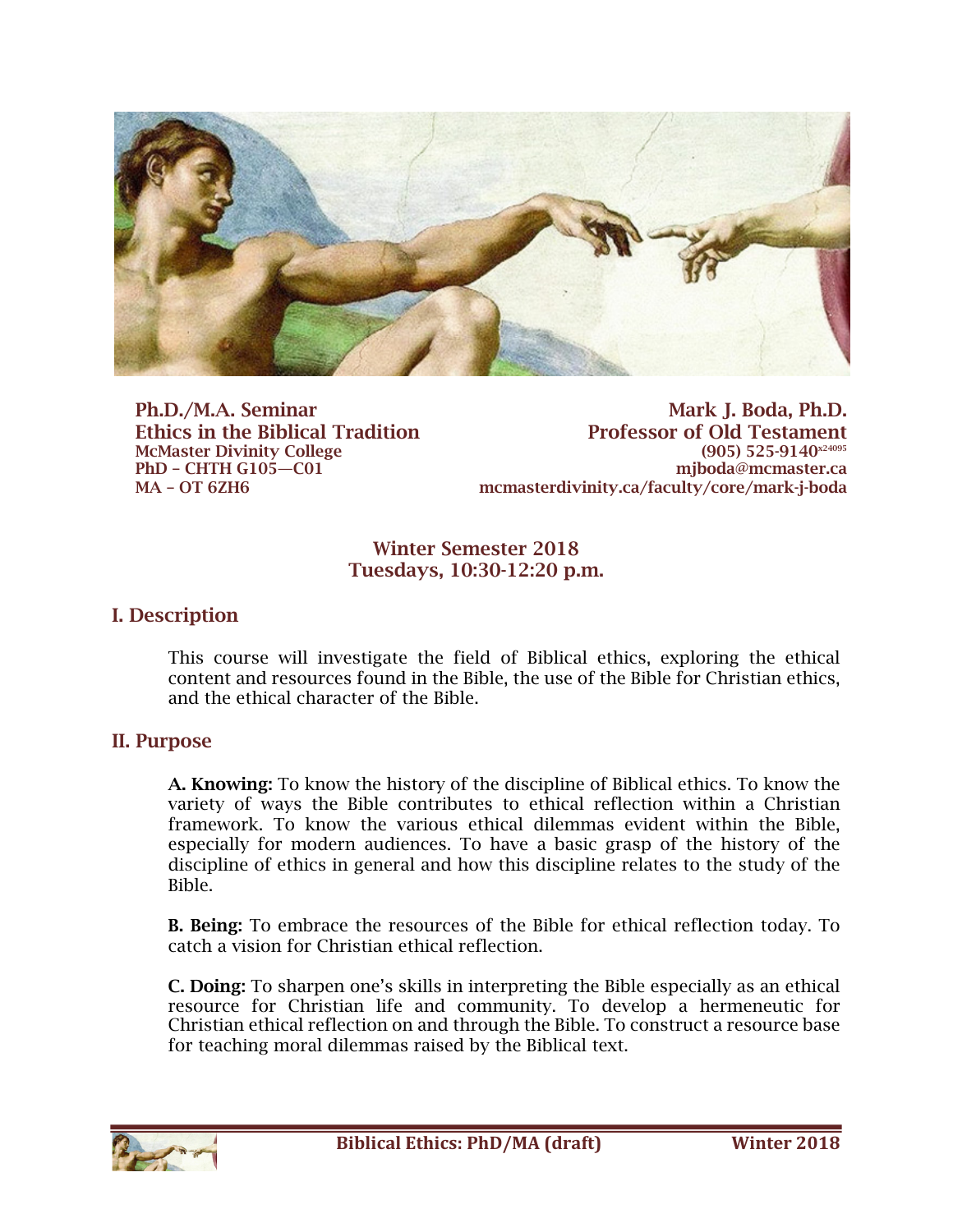### III. Reading Resources



Gill, Robin. *A Textbook of Christian Ethics*. 3rd ed. Edinburgh: T. & T. Clark, 2006.

Green, Joel B., Jacqueline E. Lapsley, Rebekah Miles, and Allen Verhey. *Dictionary of Scripture and Ethics*. Grand Rapids, MI: Baker Academic, 2011.



Podcast: Marianne Talbot's "Romp through Ethics" from Oxford: http://podcasts.ox.ac.uk/series/romp-through-ethics-complete-beginners

All required textbooks for this class are available from the College's book service, READ On Bookstore, Room 145, McMaster Divinity College. Texts may be purchased on the first day of class. For advance purchase, you may contact READ On Bookstore, 304 The East Mall, Suite 100, Etobicoke, ON M9C 5K1: phone 416.620.2934; fax 416.622.2308; email **books@readon.ca**. Other book services may also carry the texts.

## IV. Schedule

| <b>Jan 9:</b>  | <b>Orientation to Course</b>                    |
|----------------|-------------------------------------------------|
| <b>Jan 16:</b> | <b>Orientation to Christian Ethics</b>          |
| <b>Jan 23:</b> | Orientation to Old Testament Ethics             |
| <b>Jan 30:</b> | Orientation to Old Testament Ethics             |
| <b>Feb 6:</b>  | <b>Orientation to New Testament Ethics</b>      |
| <b>Feb 13:</b> | <b>Orientation to New Testament Ethics</b>      |
| <b>Feb 20:</b> | No class (Reading Week)                         |
| Feb 27:        | Presentations on Ethics in Biblical Corpora     |
| Mar $6:$       | Jewish Ethics                                   |
| Mar 13:        | Presentations on Biblical ethical issues        |
| Mar 20:        | Presentations on Biblical ethical issues        |
| Mar 27:        | Presentations on Biblical ethical issues        |
| Apr $3:$       | Presentations on Biblical ethical issues        |
| Apr 10:        | Reflection on Ethics in Biblical Interpretation |

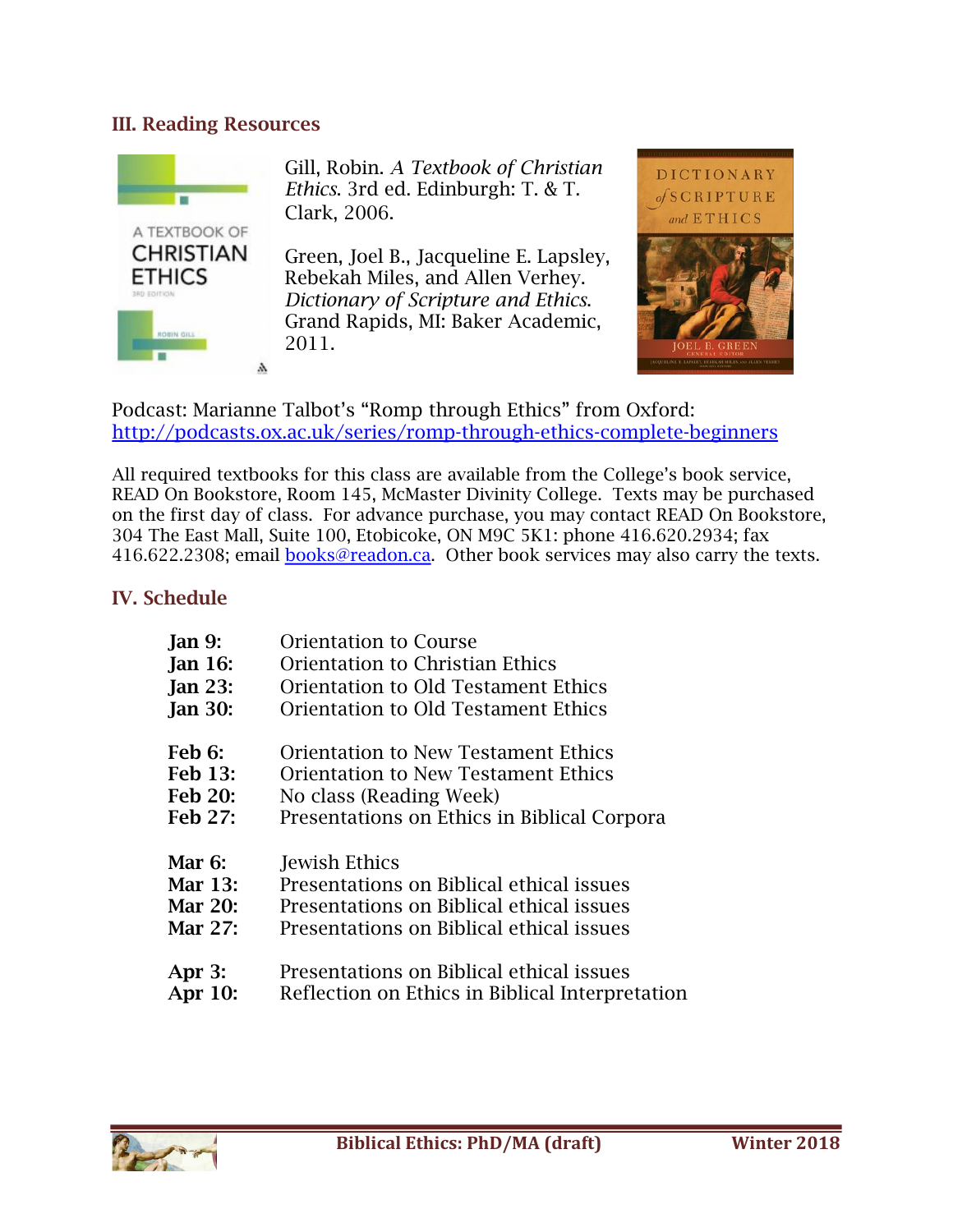# V. Learning Experiences

# A. Class Experiences

This is a graduate seminar style class of collaborative learning in which professor and students are engaged in active learning together. Learning to critically (in its positive sense) engage material is essential to functioning in a graduate program and is expected of all students in our MA/PhD. It is expected that all students will not only attend these sessions, but also that they will assume responsibility for contributing to and learning from the experience. This means that readings will be completed prior to arrival in class and that student and presenter alike will pursue the acquisition of knowledge in the learning environment. It is expected that ALL members of the class will ask questions and contribute insights whenever opportunity is given, during and following presentations by professor or student alike. Students are graded on their level of preparation and contribution.

Value: 10%

B. Paper #1: This first research paper (20 pages) will provide an opportunity for the student to identify the way a particular Biblical corpus functions as an ethical resource for Christian ethics. The corpora in view include: Law, Narrative, Psalms, Wisdom Literature, Prophecy, Gospel, Epistle, Apocalyptic. The articulation of the student's approach must be done in conversation with past approaches. Issues to be dealt with include the relationship between this corpora and the rest of the canon, the social and cultural contexts of the ancient texts and their relationship to social and cultural contexts today, as well as the unique features related to ethical reflection on and from this corpus. The paper should begin by dealing with broader issues related to ethical reflection, including some of the key challenges that arise from this corpus for application to Christian ethics, but should also include a significant section which showcases the approach to this corpora by revealing how a specific ethical issue is informed by a specific text or texts from this corpus.

For orientation to the ethical dimension of these various corpora see the "Ethics" articles in the various editions of the *Dictionary of the Old Testament/Dictionary of the New Testament* (IVP), articles on various corpora in the *Dictionary of Scripture and Ethics*.

The papers will be taken up and discussed within groups with critical review by group members.

Value: 40% Due: Feb 10 at 11:59 pm Submission: minimum 20 pages .pdf digital format to Avenue to Learn (discussion section and assignment hand in).

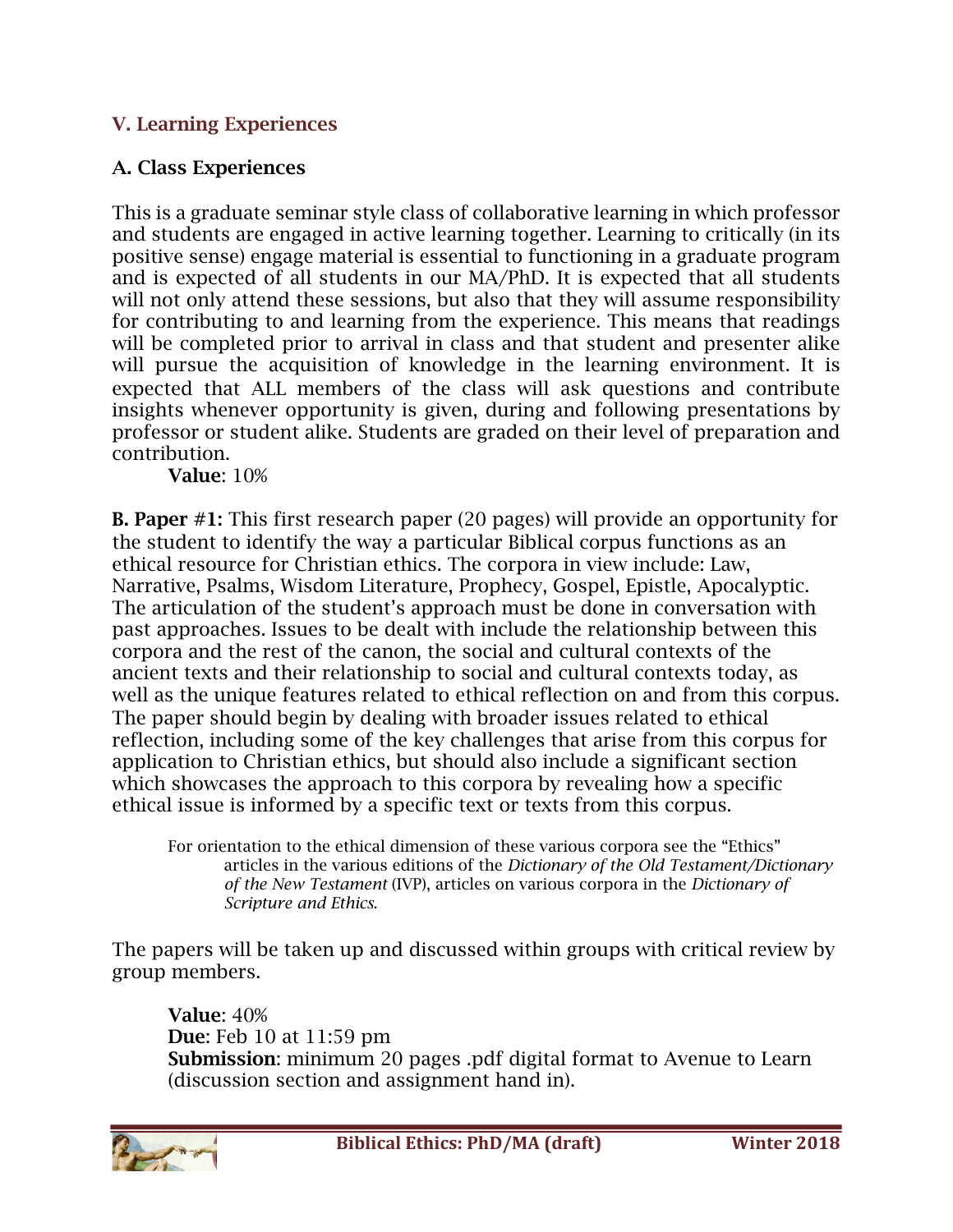3. Paper #2: The second paper will provide an opportunity for the student to work through a major ethical issue raised by the Bible (OT or NT). This minimum 20 page research paper, which will be submitted for review by the class, will begin with an articulation of the student's approach to Biblical Ethics (3-5 pages) before presenting a research paper on a specific issue. This issue should fall into the general areas found in Gill's textbook:

Politics, Economics, and Justice War and Peace The Environment Human Life and Interpersonal Relationships

While the focus of the section dealing with a specific issue needs to be on the biblical text, the paper must show some interaction with the ethical reflections provided by Christian ethicists in Gill's textbook and beyond.

Value: 40% Due: March 10 at 11:59 p.m. Submission: Minimum 20 pages .pdf digital format to Avenue Learn (discussion section and assignment hand in).

4. Final reflection: At the final class of the semester each person will provide an oral testimony as to what has been learned from this course, especially how it has shaped your interpretation of the Old Testament and its use for Christian Ethics. Insights gained from the podcast by Marianne Talbot, including helpful connections for the discipline of OT Ethics, must be included here. This oral presentation will be based on a minimum 3 page written essay which must be handed in prior to this final class of the semester.

Value: 10% Due: April 10, 10:29 a.m. Submission: Minimum 3 pages .pdf digital format to Avenue Learn (assignment hand in).

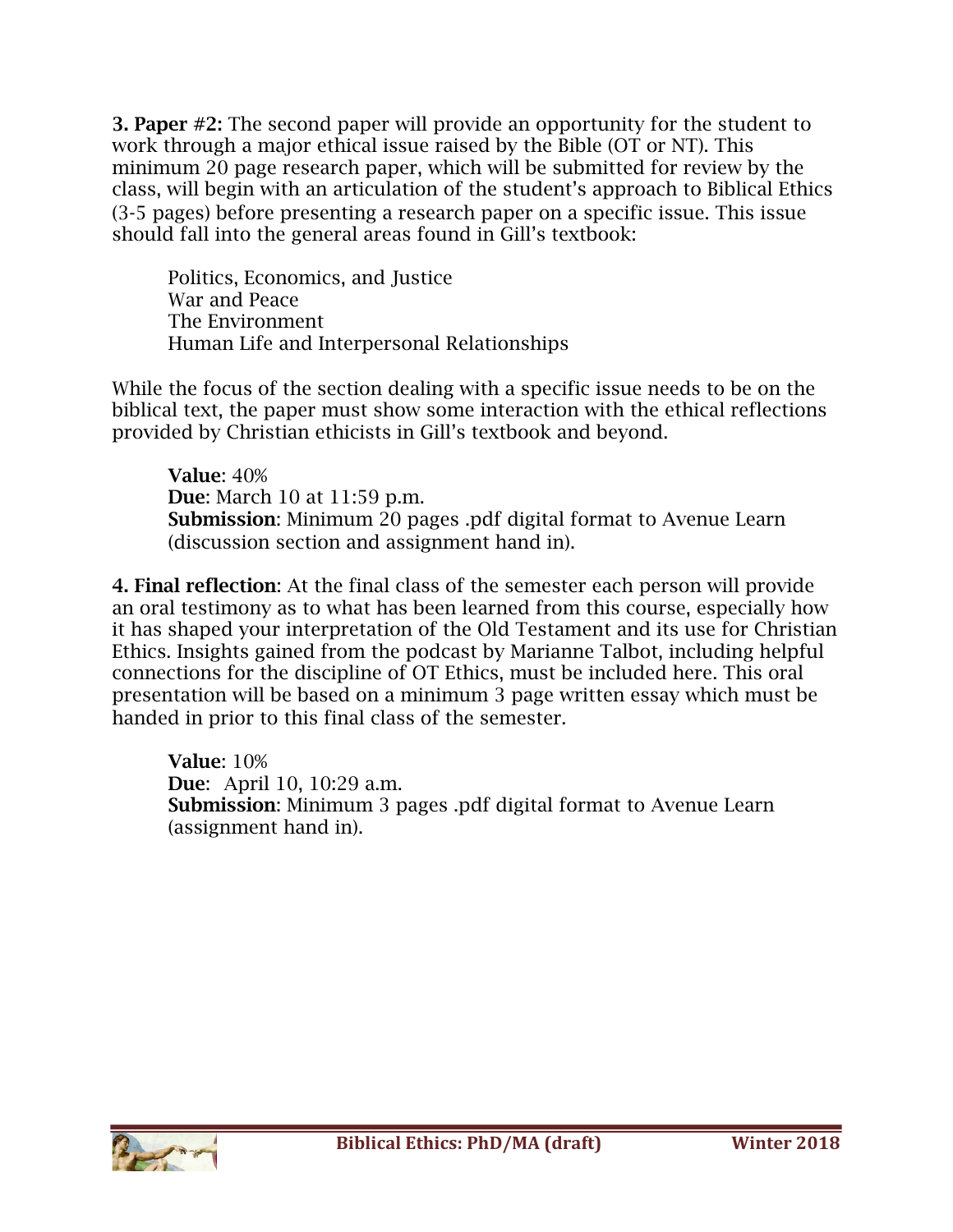# VI. Format and Evaluation

### So I can properly evaluate your work the following style guide is to be used for papers in this class.

- **Medium for Submission:** All material in this class is to be submitted in digital format to me via email. Please use .pdf format and ensure that what you send is what you want me to read. If you need a program for creating .pdfs go to http://primopdf.com for a free .pdf maker.
- Style: All stylistic considerations (including but not limited to questions of formatting, footnotes, and bibliographic references) must conform to the MDC Style Guidelines for Essays and Theses http://www.mcmasterdivinity.ca/MDCStyleGuide. Failure to observe appropriate form will result in grade reductions. Title page, footnoting where appropriate and bibliography are not included in the length required. Material should be written in excellent modern literary English with proper grammar, spelling, punctuation and rhetoric (including an introduction, conclusion and logical flow of argument). If it helps an outline may accompany the "paper" but this is not included in the length of the "paper." Secondary and Primary sources should be used, cited and footnoted appropriately.
- Gender Inclusive Language: McMaster Divinity College uses inclusive language for human beings in worship services, student written materials, and all of its publications. In reference to biblical texts, the integrity of the original expressions and the names of God should be respected. The NRSV and TNIV are examples of the use of inclusive language for human beings. It is expected that inclusive language will be used in chapel services and all MDC assignments.
- Citations: You must cite the source of your material very carefully using a consistent system, not only when quoting from a section, but also when drawing from it as resource. Quotations should be kept to a minimum as I favour integration of secondary literature (footnoted).
- Statement on Academic Honesty: Academic dishonesty is a serious offence that may take any number of forms, including plagiarism, the submission of work that is not one's own or for which previous credit has been obtained, and/or unauthorized collaboration with other students. Academic dishonesty can result in severe consequences, e.g., failure of the assignment, failure of the course, a notation on one's academic transcript, and/or suspension or expulsion from the College. Students are responsible for understanding what constitutes academic dishonesty. Please refer to the Divinity College Statement on Academic Honesty  $\sim$ http://www.mcmasterdivinity.ca/programs/rules-regulations
	- \*\*\*this is a special issue for those pursuing second and third degrees in theology. It is understood that students will be building on earlier ideas and work, but it is expected that students will not hand in material that is merely "warmed over" previous work. If there is reason for concern speak with the professor about this.

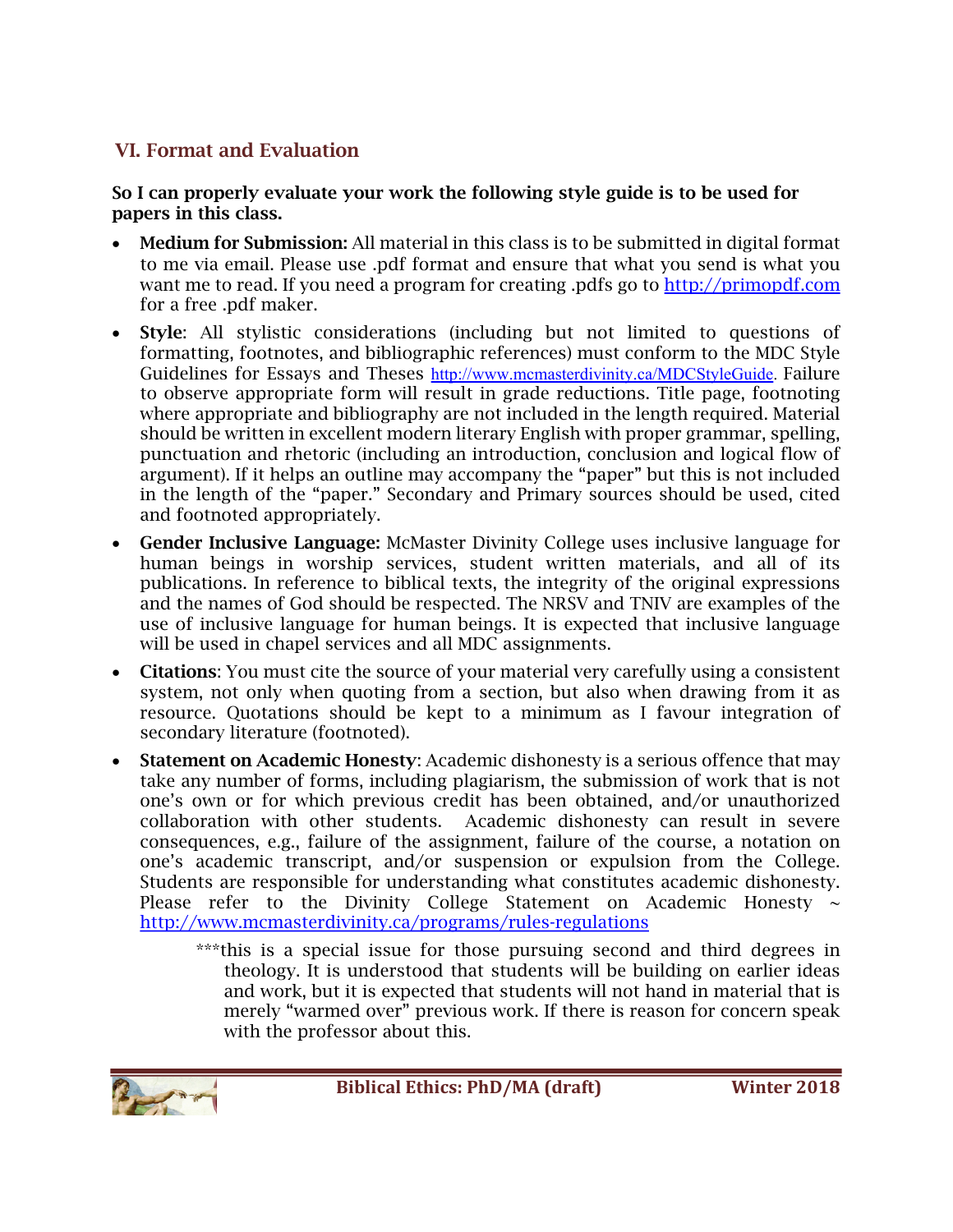So I can properly evaluate your work and help you grow in your biblical and writing skills the following evaluation guide should be kept in mind as you write:

- Presentation: Is the spelling correct? Does the grammar/syntax reflect proper English? Is the paper laid out properly?
- Argumentation: Is there a good introduction and conclusion? Does the argument flow with ample support? Is the question answered
- Content: Are all the points considered? Is there proper documentation of sources used?

## VII. Avenue to Learn

We'll be using Avenue to Learn this semester for sharing resources for reading as well as submitting and distributing papers for evaluation.

## VIII. Accountability

Note on Timeliness of Submissions: Since this is a seminar style course all participants must be timely in their submission of material. People will need to read the various submissions and once the schedule is set there is no room to switch dates. For that reason there are considerable penalties for late materials in this course. Each DAY a paper is late will mean the loss of half a letter grade (5%). Take this into account when planning out your semester.

Rule of the Timbits (הלכה התמבתים): To ensure a timely start to class we will be observing the Timbit Redemption Rule for this course. Because "tardies" raise the ire of the covenant community (bound by this covenantal syllabus document delivered here at the foot of the "Mountain"), those who are late for class must have a means by which to atone for such "accidental sins" (בּשְׁגֵּגָה, if they are defiant sins, מהָ רָ דָבּיְ , then the offender will be "cut off" from the community, see Num  $15:27-31$ .<sup>1</sup> which means anyone late for class will need to bring Timbits for the entire class (מנְחֵה) no later than the next class meeting plus a Tim Hortons coffee (נסה) for the professor (cream, no sugar). This חנה and  $\mu$ will function simultaneously as both a sin offering (טּאתָ חַ , Leviticus 4) atoning for the accidental sin of the offender and a peace offering (שִׁלמִים, Leviticus 3) enhancing the fellowship of the covenant community. See the high professor for further details and any torah-rulings (see Haggai 2:10-14) regarding specific situations.

Especially important is to take seriously the cry of Joel of old in 1:13:

l <sup>1</sup> See the "definitive" work on this: Mark J. Boda, *A Severe Mercy: Sin and Its Remedy in the Old Testament* (Siphrut: Literature and Theology of the Hebrew Scriptures 1. Winona Lake: Eisenbrauns, 2009), 53-54. For specific torah ruling also see the fuller הכלה םיתבמתה in Avenue to Learn.

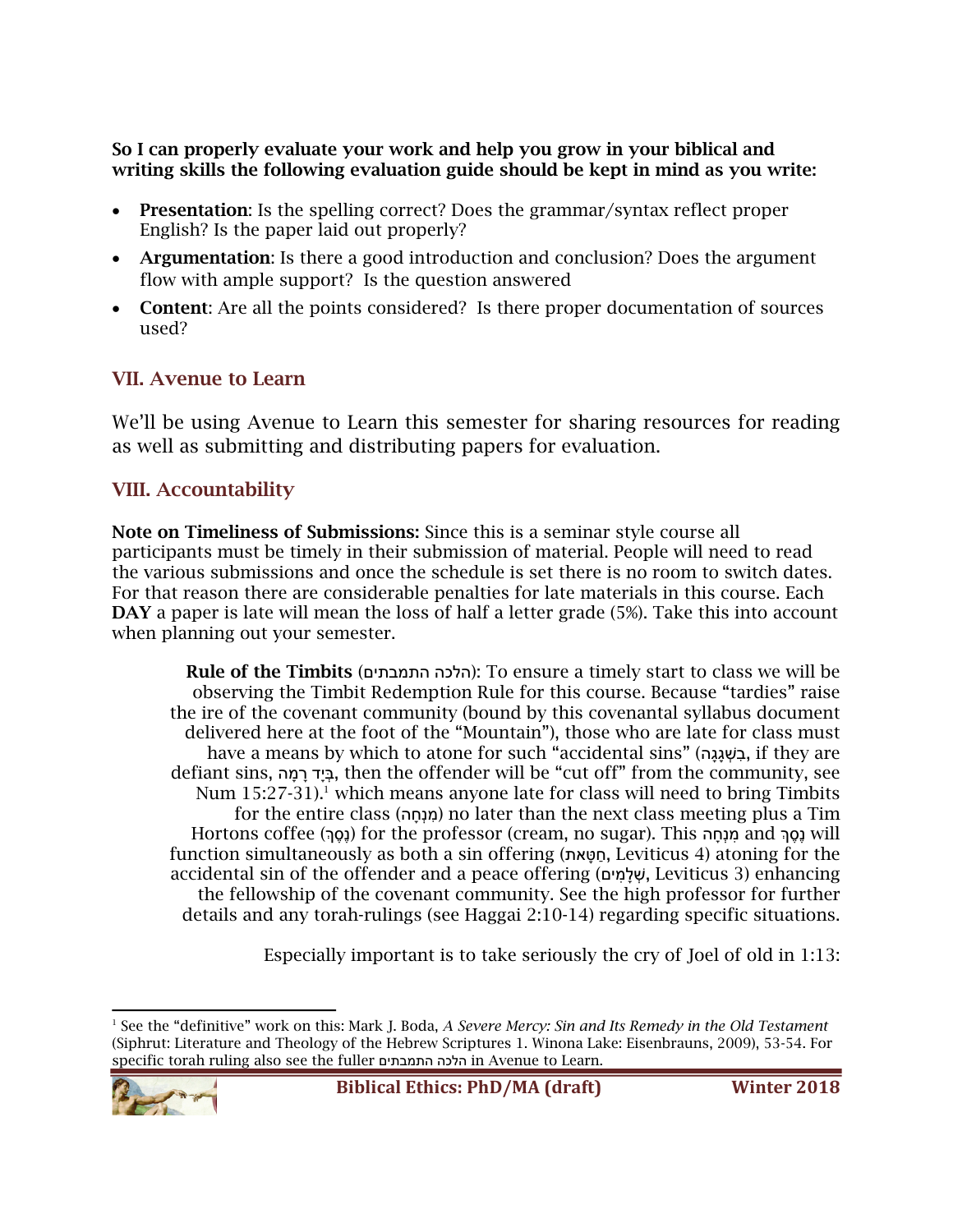| חָגְרוּ וְסְפְדוּ הַכֹּהֲנִים<br>הֵילִיּלוֹ מִשָּׁרְחֵי מִזְבֵּٰחַ<br>ְבֹאוּ לִינוּ בַשַּׂקִּים מְשָׁרְהָי אֱלֹהֶי<br>ִכִּי נִמְנַע מְבִית אֱלֹהֵיכֶם מִנְחָה וָנָסֶךָ: | Gird yourselves with sackcloth<br>And lament, O priests;<br>Wail, O ministers of the altar!<br>Come, spend the night in sackcloth<br>O ministers of my God,<br>For the grain offering and the drink offering<br>Are withheld from the house of your God. |
|-------------------------------------------------------------------------------------------------------------------------------------------------------------------------|----------------------------------------------------------------------------------------------------------------------------------------------------------------------------------------------------------------------------------------------------------|
|                                                                                                                                                                         |                                                                                                                                                                                                                                                          |

And note his promise of a reward to those repent in 2:14:

|                                                                                            | יוֹרֵעֲ יָשׁוּבּ וְנָחֲם Who knows whether He will turn and relent |
|--------------------------------------------------------------------------------------------|--------------------------------------------------------------------|
| וְהִשְׁאָיר <u>אַ</u> חֲרָיו <sup>י</sup> בְּרָבָה<br>מִנְחָה וָנֶסֶךְ לַיהָוֶה אֱלֹהֵיכֶם | And leave a blessing behind Him,                                   |
|                                                                                            | <i>Even</i> a grain offering and a drink offering                  |
|                                                                                            | For the LORD your God?                                             |

# IX. Bibliography

For NT Ethics see:

Bretzke, James T. *Bibliography on Scripture and Ethics.* Lewiston, N.Y.: Mellen Press, 1997 (digital update: August 2, 2017). https://www.scribd.com/doc/308232969/Scriptureand-Ethics-Bibliography#

With thanks also to:

Du Preez, Ron. *The State of Old Testament Ethics: An Annotated Bibliography 1978-1987.*  Andrews University, 1989.

Online: http://www.theologicalstudies.org.uk/ethics\_ot.php

- Alt, Albrecht. "The Origins of Israelite Law." In *Essays on Old Testament History and Religion*, 1966. Oxford: Basil Blackwell, 1966. reprinted: Sheffield: Continuum International Publishing Group – Sheffield Academic Press, 1989, pp.79-132.
- Barker, W. S. & W.R. Godfrey, eds. *Theonomy: A Reformed Critique*. Grand Rapids: Academie, 1990.
- Barton, John. "Approaches to Ethics in the Old Testament." In John W. Rogerson, ed., *Beginning Old Testament Study*. Philadelphia: The Westminster Press, 1983. Reprinted: London: SPCK, 1998, pp.113-130.
- Barton, John. "Ethics in Isaiah of Jerusalem." *Journal of Theological Studies* 32 (1981): 1-18.
- Barton, John. "Natural Law and Poetic Justice in the Old Testament." *Journal of Theological Studies* 30 (1979): 1-14.
- Barton, John. "Prophecy as Ethical Instruction," In *Oracles of God: Perceptions of Ancient Prophecy in Israel after the Exile*. New York: Oxford University, 1988.
- Barton, John. "The Basis of Ethics in the Hebrew Bible." *Semeia* 66 (1994): 11-22.
- Barton, John. "Understanding Old Testament Ethics." *Journal for the Study of the Old Testament*  9 (1978): 44-64.
- Barton, John. "Theological Ethics in Daniel." Pages 660-670 in *The Book of Daniel: Composition and reception.* Edited by John Joseph Collins and Peter W. Flint. Leiden: Brill, 2001.

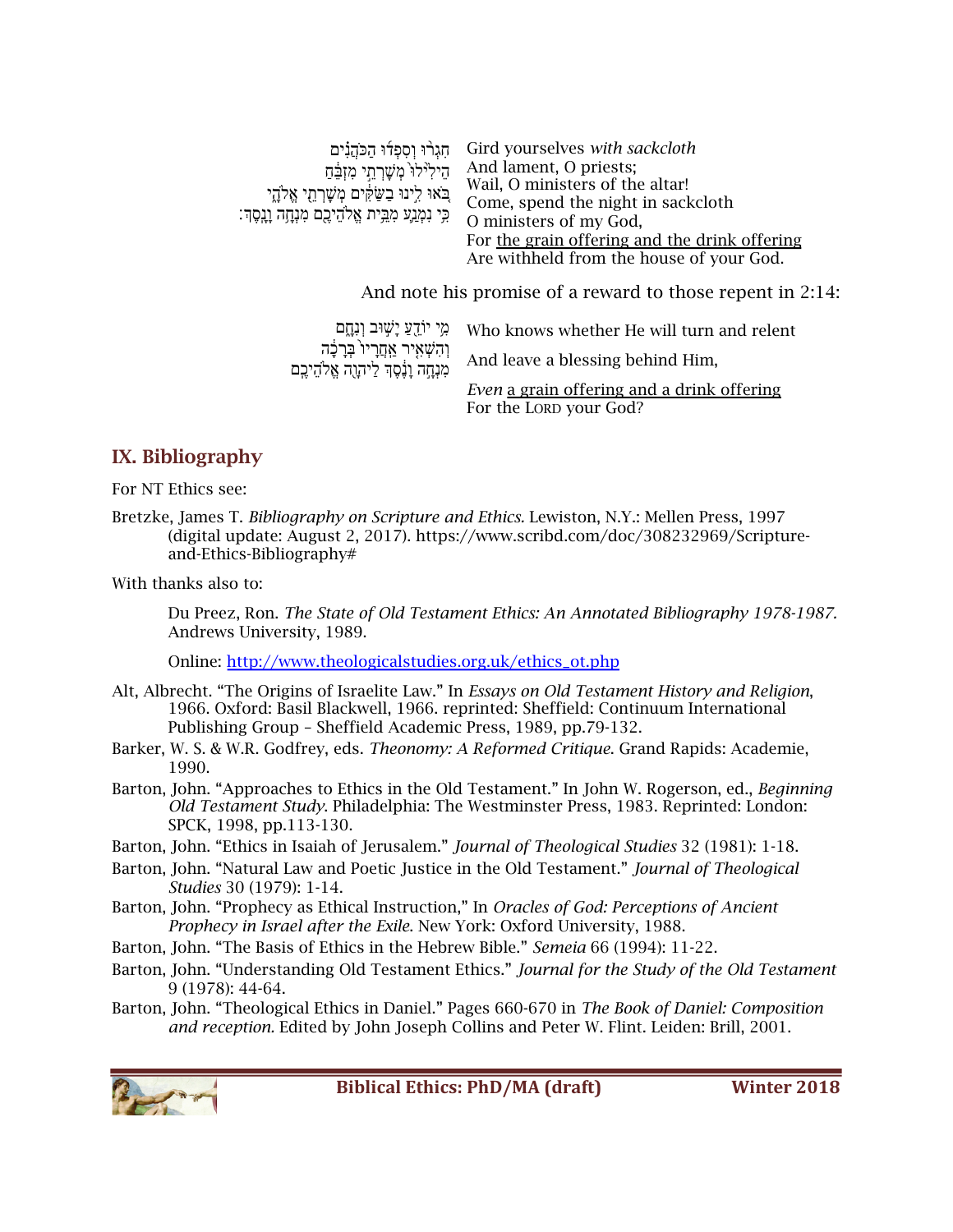- Barton, John. *Ethics and the Old Testament*. Harrisburg, Pa.: Trinity International, 1998; London: SCM Press, 2003.
- Barton, John. *Understanding Old Testament ethics: Approaches and explorations*. Louisville, Ky.: Westminster John Knox Press, 2003.
- Bauckham, Richard. *The Bible in Politics: How to read the Bible politically*. American ed. Louisville, Ky.: Westminster/J. Knox Press, 1989.
- Bellinger, W. H., Jr. "The Old Testament: Sourcebook for Christian Ethics." William M. Tillman Jr., ed., *Understanding Christian Ethics*. Nashville: Broadman & Holman, 1988
- Birch, Bruce C. "Moral Agency, Community and the Character of God in the Hebrew Bible." *Semeia* 66 (1994): 23-41.
- Birch, Bruce C. "Old Testament Narrative and Moral Address." Gene M. Tucker, David L. Petersen & Robert R. Wilson, eds., *Canon, Theology and Old Testament Interpretation: Essays in Honour of Brevard S. Childs*. Minneapolis: Fortress Press, 1988,pp.77-91.
- Birch, Bruce C. "Old Testament Ethics." Pages 293-307 in *The Blackwell Companion to the Hebrew Bible.* Edited by Leo G. Perdue. Oxford: Blackwell, 2001.
- Birch, Bruce C., ed. *Let Justice Roll Down: The Old Testament, Ethics, and the Christian Life*. Louisville: Westminster / John Knox Press, 1991.
- Birch, Bruce C., and Larry L. Rasmussen. *Bible and Ethics in the Christian life*. Minneapolis: Augsburg, 1976; rev. and expanded ed. Minneapolis: Augsburg, 1989.
- Boecker, H.J. *Law and the Administration of Justice in the Old Testament and Ancient East*. London: SPCK, 1981.
- Bowman, R. G. "The Complexity of Character and the Ethics of Complexity: The Case of King David." In W. P. Brown, ed., *Character and Scripture*. Grand Rapids: Eerdmans, 2002, pp.73-97.
- Brock, Brian. *Singing the ethos of God: On the place of Christian ethics in Scripture*. Grand Rapids, Mich.: Eerdmans, 2007.
- Brown, William P.,ed. *Character and scripture: moral formation, community, and biblical interpretation*. Grand Rapids, Mich.: Eerdmans, 2002.
- Brown, William P. *Character in crisis: A fresh approach to the Wisdom literature of the Old Testament*. Grand Rapids: Eerdmans, 1996.
- Bruce, William Stratton. *The Ethics of the Old Testament*. Edinburgh: T. & T. Clark, 1895; 2nd ed. Edinburgh: T. & T. Clark, 1909.
- Bruckner, J. K. "Ethics." T. Desmond Alexander and David W. Baker, ed., *Dictionary of the Old Testament: Pentateuch*, ed. Downers Grove, IL: InterVarsity Press, 2003., 224-240.
- Brueggemann, Walter. "The Rhetoric of Hurt and Hope: Ethics Odd and Crucial." *Annual of the Society of Christian Ethics* 9 (June 1989): 73-92.
- Brueggemann, Walter. *Interpretation and Obedience: From Faithful Reading to Faithful Living*. Minneapolis: Fortress Press, 1991.
- Bullock, C. H. "Ethics." In Tremper Longman III, and Peter Enns, ed., *Dictionary of the Old Testament: Wisdom, Poetry and Writings.* Downers Grove, IL: InterVarsity Press, 2008, 193-200.
- Bunting, Harry. "Ethics and the perfect moral law." *Tyndale Bulletin* 51.2 (2000): 235-260.
- Carroll R., M. Daniel. "Ethics and Old Testament Interpretation." In *Hearing the Old Testament.* Edited by Craig Bartholomew and David Beldman. Grand Rapids: Eerdmans, 2012, 204- 27.
- Carroll R., M. Daniel, "Ethics." In J. Gordon McConville and Mark J. Boda, ed., *Dictionary of the Old Testament: Prophets.* Downers Grove, IL: InterVarsity Press, 2012.
- Carroll R., M. Daniel. "Old Testament Ethics." Pages 561-5 in *Dictionary of Scripture and Ethics.* Edited by Joel Green, Jacqueline Lapsley, R. Miles and Alan Verhey. Grand Rapids: Baker Academic, 2011.

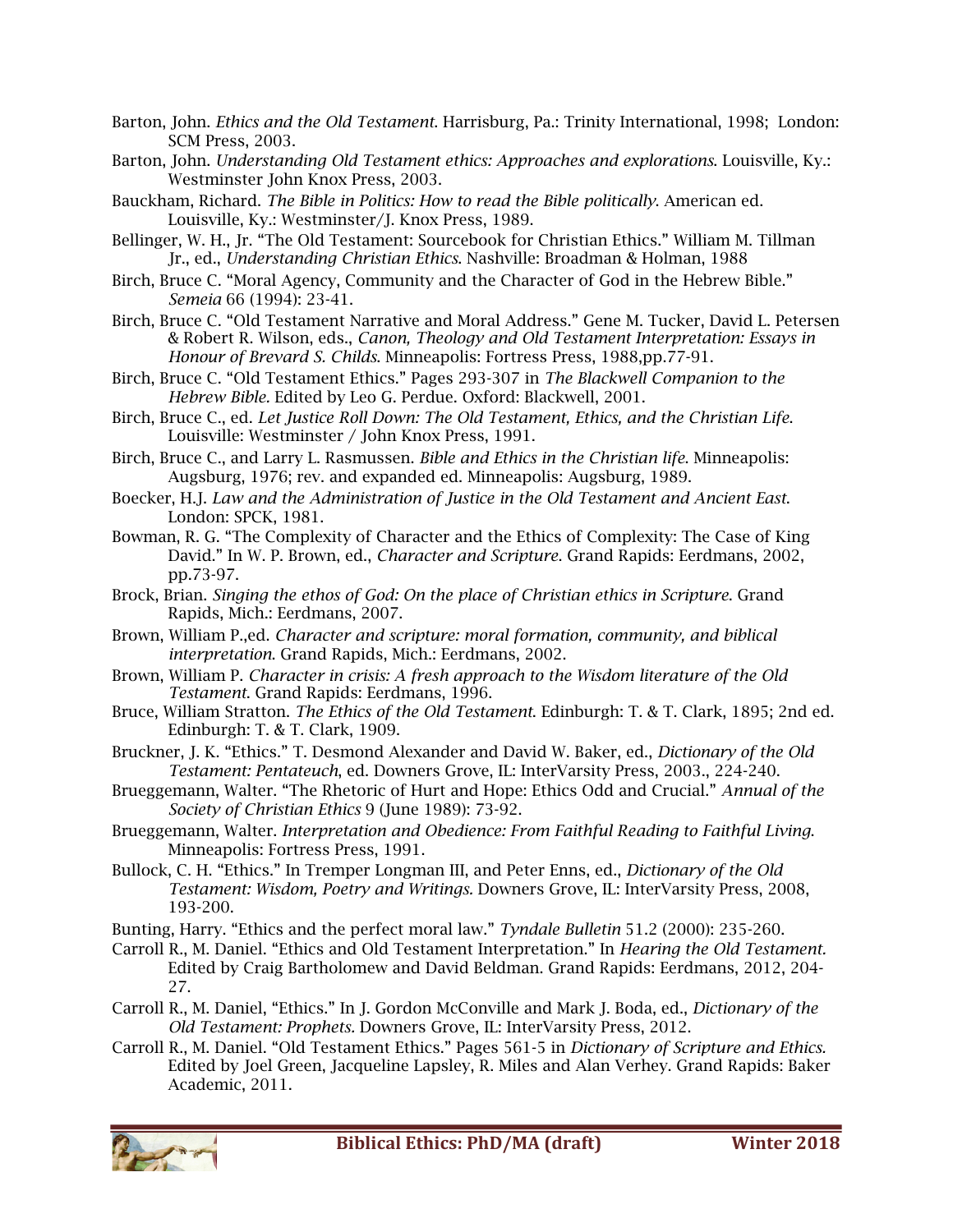- Carroll R, M. Daniel, and Jacqueline E. Lapsley. *Character ethics and the Old Testament: moral dimensions of Scripture*. Louisville, Ky.: Westminster John Knox Press, 2007.
- Childs, Brevard S. "The Ethics of the Old Testament." In *Biblical Theology of the Old and New Testaments: Theological Reflection on the Christian Bible*. Minneapolis: Fortress Press, 1992.
- Clements, R. E. "Christian Ethics and the Old Testament." *The Modern Churchman* 26 (1984): 13-26.
- Clements, R. E. "Wisdom, Virtue, and the Human Condition." In M. D. Carroll R., D. J. A. Clines, and P. R. Davies, eds., *The Bible In Human Society: Essays in Honour of John Rogerson.*  JSOTSup 200. Sheffield: Sheffield Academic Press, 1995, pp. 139-57.
- Collins, John J. "The zeal of Phinehas: the Bible and the legitimation of violence." *Journal of Biblical Literature* 122.1 (Spring 2003): 3-21.
- Colwell, J.E. *Living the Christian Story: The Distinctiveness of Christian Ethics.* Edinburgh and New York: Continuum International Publishing Group - T & T Clark, 2001.
- Copan, Paul. *Is God a Moral Monster? Making Sense of the Old Testament God*. Grand Rapids: Baker, 2011.
- Cosgrove, Charles H. *Appealing to Scripture in Moral Debate: Five Hermeneutical Rules*. Grand Rapids: Eerdmans, 2002.
- Cothey, Antony. "Ethics and holiness in the theology of Leviticus." *JSOT* 30 2 (2005): 131-151.
- Crenshaw, James L. & John T. Willis, ed. *Essays in Old Testament Ethics: J Philip Hyatt, In Memoriam.* New York: KTAV, 1974. (see below for contributions)
- Crüsemann, F. "Domination, Guilt, and Reconciliation: The Contribution of the Jacob Narrative in Genesis to Political Ethics." *Semeia* 66 (1995): 67-78.
- Culp, A. J. *Puzzling Portraits: Seeing the Old Testament's Confusing Characters as Ethical Models*. Eugene, OR: Wipf & Stock, 2013.
- Davidson, Robert. "Some Aspects of the Old Testament Contribution to the Pattern of Christian Ethics." *Scottish Journal of Theology* 12 (1959): 373-387.
- Davies, Eryl W. "The Morally Dubious Passages of the Hebrew Bible: An Examination of Some Proposed Solutions," *Currents in Biblical Research*, 3 (2005) 197-228.
- Davies, Eryl W. *Prophecy and ethics: Isaiah and the ethical traditions of Israel*. JSOTSup 16. Sheffield: JSOT Press, 1981.
- Davies, Eryl Wynn "Ethics of the Hebrew Bible: The Problem of Methodology." *Semeia* 66 (1994): 43-54.
- Davies, Philip R. "Ethics and the Old Testament." In John W. Rogerson, Margaret Davies & M. Carroll R. Daniel, eds., *The Bible in Ethics: The Second Sheffield Colloquium*. JSOTSup 207. Sheffield: Sheffield Academic Press, 1995, pp.164-173.
- Day, John N. "The Imprecatory Psalms and Christian Ethics." *Bibliotheca Sacra* 159 (April-June 2002): 166-86.
- Day, John N. *The Imprecatory Psalms and Christian Ethics* (Ph. D. dissertation, Dallas Theological Seminary, 2000.)
- Delhaye, P. "Le recours à l'Ancien Testament dans l'étude de la théologie morale." *Ephemerides Theologicae Lovanienses* 31 (1955): 637-657.
- Dell, Katharine J (ed ), *Ethical and Unethical in the Old Testament: God and Humans in Dialogue*. New York: T & T Clark, 2010.
- Demmer, K. "Vernunftbegründung und biblische Begründung in der Ethik." *ZEE* 37 (1993): 10- 21.
- Dempsey, Carol J. "Micah 2-3: Literary Artistry, Ethical Message, and Some Considerations about the Image of Yahweh and Micah." *Journal for the Study of the Old Testament* 85 (1999): 117-128.

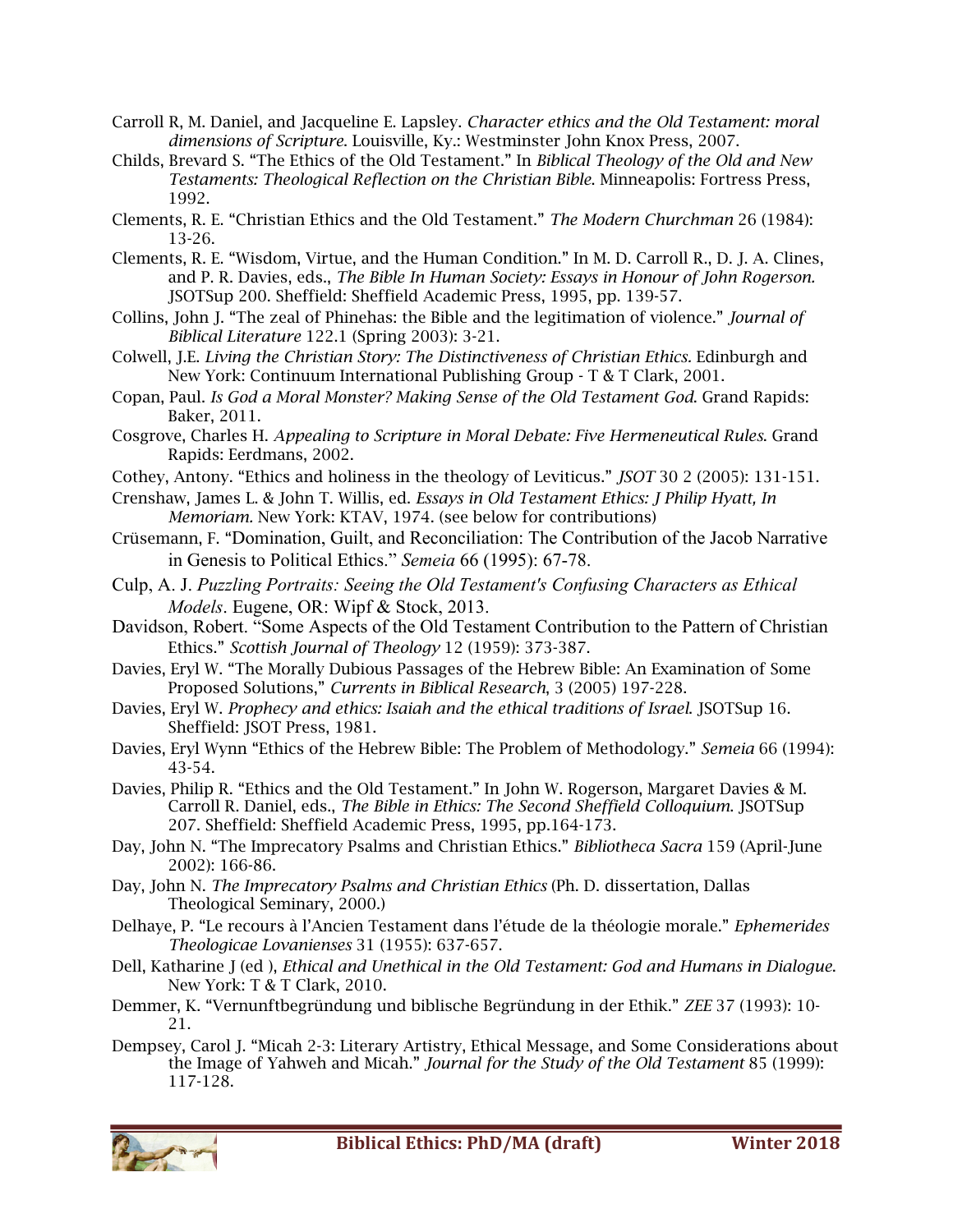- Dempsey, Carol J. *Hope Amid the Ruins: The Ethics of Israel's Prophets*. St. Louis, MO.: Chalice Press, 2000.
- Douglas, Mary. *Purity and Danger*. London: Routledge & Kegan Paul, 1966. Reprinted: London: Routledge, 2002.
- Duesberg, H. *Les valeurs chretiennes de l'Ancien Testament*, 1948.
- Duff, Archibald. *The Theology and Ethics of the Hebrews*. The Semitic Series. New York: Scribner, 1902.
- Dyrness, William. "Ethics." In *Themes in Old Testament Theology*. InterVarsity Press, 1998, pp. 171-188.
- Eichrodt, Walter. *Theology of the Old Testament*, Vol. 2. London: SCM Press, 1967, pp.316-379.
- Eichrodt, Walther. "The Law and the Gospel: The Meaning of the Ten Commandments in Israel and for Us." *Interpretation* 11 (1957): 23-40.
- Elmslie, W.A.L. "Ethics." In H. Wheeler Robinson, ed., *Record and Revelation: Essays on the Old Testament by Members of the Society for Old Testament Study*. Oxford: Clarendon Press, 1938. pp.275-302.
- Epstein, Louis M. *Marriage Laws in the Bible and the Talmud*. Cambridge: Harvard University Press, 1942.
- Epsztein, L. *Social Justice in the Ancient Near East and the People of the Bible*. London: SCM Press, 1986.
- Fabry, H. J. "Deuteronomium 15: Gedanken zur Geschwister-Ethik im Alten Testament."
- Fager, Jeffrey A. *Land tenure and the biblical jubilee: uncovering Hebrew ethics through the sociology of knowledge*. JSOTSup 155. Sheffield, England: JSOT, 1993.
- Falk, Zeev Wilhelm. "Law and Ethics in the Hebrew Bible." In H. G.Reventlow & Y. Hoffmann, eds., *Justice and Righteousness*. JSOTSup 137. Sheffield: Sheffield Academic Press, 1992, pp. 82-90.
- Falk, Zeev Wilhelm. *Hebrew Law in Biblical Times: An Introduction*. Foundation for Ancient Research & Language, 2001.
- Falk, Zeev Wilhelm. *Religious Law and Ethics: Studies in Biblical and Rabbinical Theonomy*. Jerusalem: Mesharim, 1991.
- Feldman, Emanuel. *Biblical and Post-Biblical Defilement and Mourning: Law as Theology*. New York: Ktav, 1977 / Yeshiva University Press, 1977, pp.196.
- Firmage, E. "The Biblical Dietary Laws and the Concept of Holiness." In J.A. Emerton, ed., *Studies in the Pentateuch*. VTSup 41. Leiden: E. J. Brill, 1990, pp.177-208.
- Fischer, James A. "Ethics and Wisdom." *Catholic Biblical Quarterly* 40 (July 1978): 293-310.
- Fischer, James A. *Looking for Moral Guidance: Dilemma and the Bible*. New York: Paulist Press, 1992.
- Flesseman, Ellen. "Old Testament 'Ethics'." *Student World* 57 (1964): 218-227.
- Fletcher, Verne H. "How Shall We Use the Bible in Christian Ethics?" *Near East School of Theology Theological Review* 13 (1992): 107-129.
- Fletcher, Verne H. "Shape of Old Testament Ethics." *Scottish Journal of Theology* 24 (1971): 47- 73.
- Forster, Greg. *Christian ethics in the Old Testament*. Grove booklet on ethics 35. Bramcote, England: Grove Books, 1980.
- Friedmann, Daniel. *To Kill and Take Possession: Law, Morality, and Society in Biblical Stories.*  Peabody: Hendrickson Publishers, 2002.
- Fuller, R.H. "The Decalogue in the New Testament." *Interpretation* 43 (1989): 243-255.
- Gammie, John G. *Holiness in Israel*. Overtures to Biblical Theology. Philadelphia: Fortress, 1989. Reprinted: Eugene, OR: Wipf & Stock Publishers, 2005.
- Gane, Roy. *Cult and character: purification offerings, Day of Atonement, and theodicy*. Winona Lake, Ind.: Eisenbrauns, 2005.

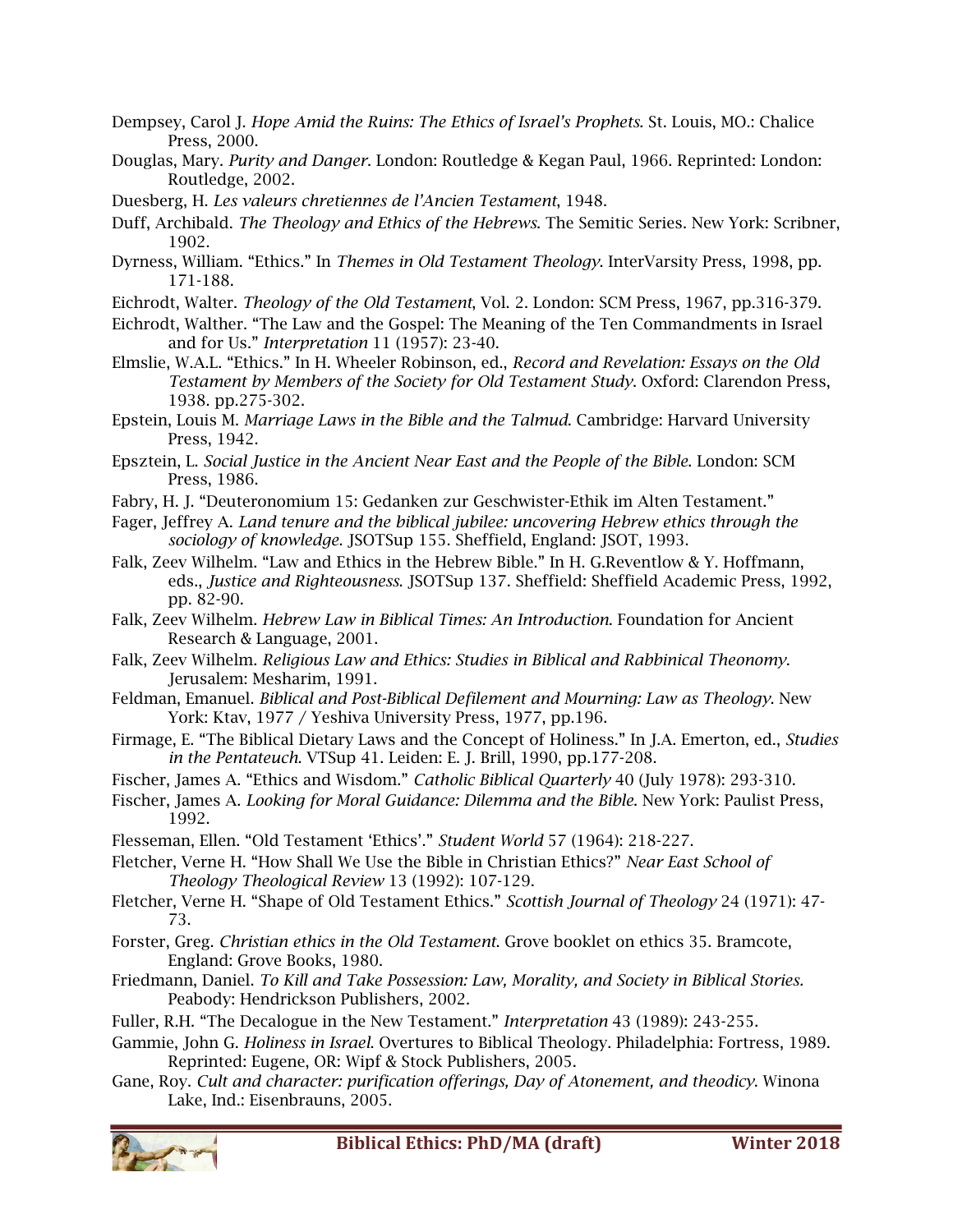Gehman, H.S. "Natural Law and the Old Testament." J.M. Myers, O. Reimherr & H.N. Bream, eds., *Biblical Studies in Memory of H. C. Alleman*. New York: Augustin, 1960.

Geisler, Norman L. "Dispensationalism and Ethics." *Transformation* 6.1 (1989): 7-14.

- Gelin, A. *Morale et l'Ancient Testament*. 1952.
- Gemser, Berend. "The Object of Moral Judgment in the Old Testament." *Homiletica en Biblica* 20 (1961): 2-9, 35-39. Reprinted in Dr. B. Gemser, A. van Selms, and A. S. van der Woude, eds., *Adhuc loquitur. Collected Essays of Dr. B. Gemser.* Pretoria Oriental Series 7. Leiden: Brill, 1968, pp.78-95.
- Gentry, Kenneth L. *God's Law in the Modern World: The Continuing Relevance of Old Testament Law.* Phillipsburg: P&R, 1993. Reprinted: Institute for Christian Economics, 1997.
- Gnuse, Robert Karl. "Jubilee Legislation in Leviticus: Israel's Vision of Social Reform." *Biblical Theological Bulletin* 15 (1985): 43-48.
- Gnuse, Robert Karl. *You Shall Not Steal: Community and Property in the Biblical Tradition*. Maryknoll: Orbis, 1985.
- Goldberg, Michael L. "The Story of the Moral: gifts or Bribes in Deuteronomy." *Interpretation* 38 (January 1984): 15-25.
- Goldingay, John. "The Old Testament as a Way of Life." In *Approaches to Old Testament Interpretation*. Leicester: InterVarsity, 1990. Reprinted: Clements Publishing, 2002, pp. 38-65.
- Goldingay, John. *Israel's life*. Downers Grove, Ill.: InterVarsity Press, 2009.
- Goldingay, John. *Theological Diversity and the Authority of the Old Testament*. Carlisle: Paternoster Press, 1995.
- Gowan, D.E. "Wealth and Poverty in the Old Testament: The Case of the Widow, the Orphan and the Sojourner." *Interpretation* 41 (1987): 341-353.
- Green, G.L. "The Use of the Old Testament for Christian Ethics in 1 Peter." *Tyndale Bulletin* 41 (1990): 276-93.
- Green, Joel B., Jacqueline E. Lapsley, Rebekah Miles, and Allen Verhey. *Dictionary of scripture and ethics*. Grand Rapids, MI: Baker Academic, 2011.
- Green, Ronald M. "Abraham, Isaac, and the Jewish Tradition: An Ethical Reappraisal." *Journal of Religious Ethics* 10 (Spring 1982): 1-21.
- Greene, William Brenton. "The Ethics of the Old Testament." *Princeton Theological Review* 27 (1929): 153-193, 313-366. Reprinted in Walter C. Kaiser Jr., ed., *Classical Evangelical Essays in Old Testament Interpretation*. Grand Rapids: Baker, 1972, pp. 207- 235.
- Gutiérrez, Gustavo. *On Job: God-talk and the suffering of the innocent*. Maryknoll,New York: Orbis Books, 1987.
- Haas, Peter J. "The Quest for Hebrew Bible Ethics: A Jewish Response." *Semeia* 66 (1994) 151- 159.
- Hamilton, Jeffries M. *Social Justice and Deuteronomy: The Case of Deuteronomy 15*. SBLDS 136. Atlanta: Scholars Press, 1992.
- Hamilton, V. P. "The Ethics of the Old Testament." Pp. 9-30 in *Christian Ethics.* Edited by L. Hynson and L. Scott. Anderson, IN: Warner, 1983.
- Harrelson, Walter. *The Ten Commandments and Human Rights*. Philadelphia: Fortress, 1980.
- Hays, J. Daniel. "Applying the Old Testament Today." *BibSac* 158 (2001): 21-35.
- Hempel, Johannes. "Ethics in the Old Testament." *IDB* 2:153-61.
- Hempel, Johannes. *Das Ethos des Alten Testaments*. BZAW. Berlin: A. Töpelmann, 1938; 2nd ed. BZAW 67. Berlin: Verlag Alfred Töpelmann, 1964.
- Hettema, Theo L. *Reading for Good: Narrative Theology and Ethics in the Joseph Story from the Perspective of Ricoeur's Hermeneutics*. Kampen: Kok Pharos, 1996.
- Hoch, Brian T. "The Year of Jubilee and Old Testament Ethics: A Test Case in Methodology." Ph.D. diss., Durham University, 2010.

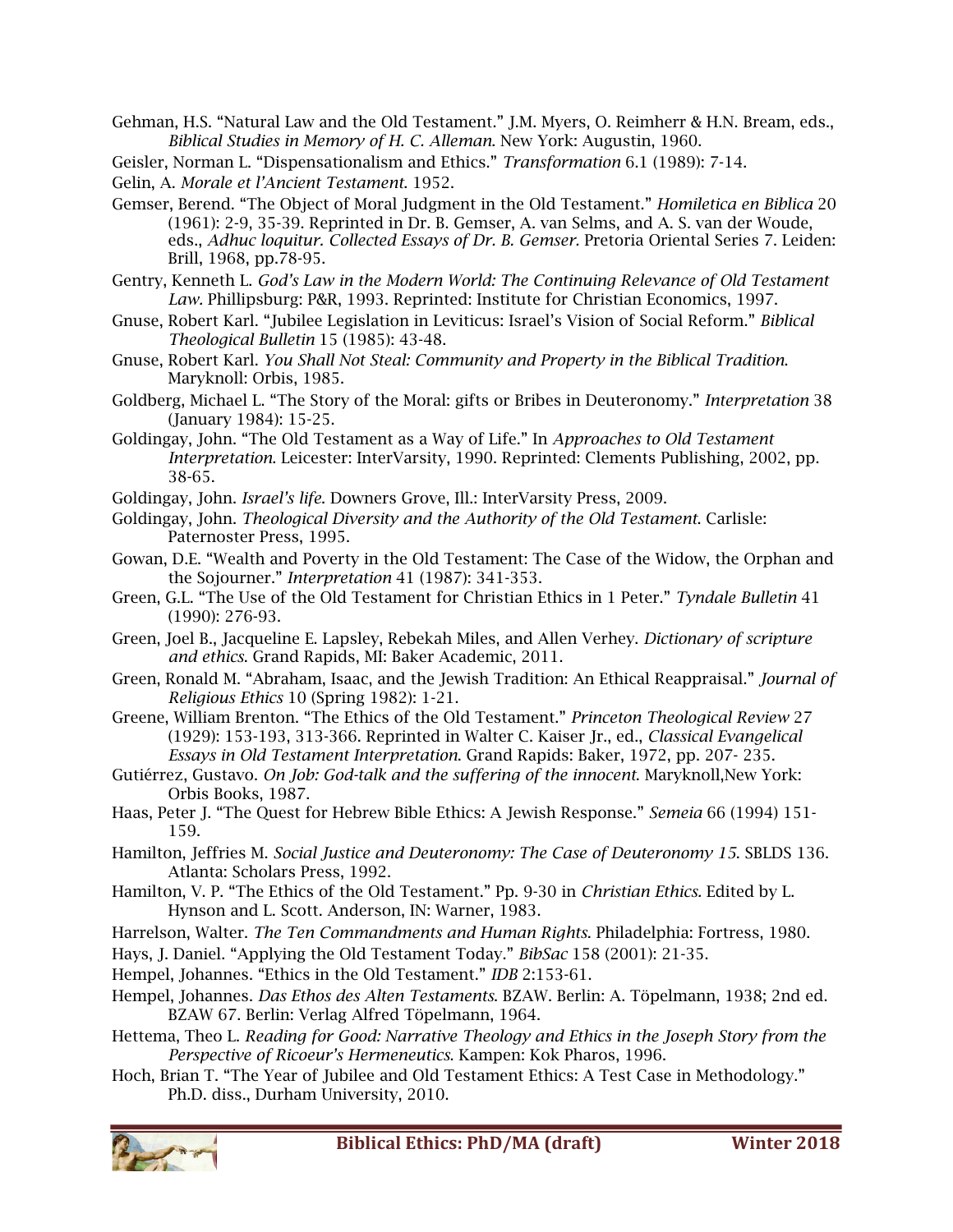- Hodgson, Leonárd. "Ethics in the Old Testament." *The Church Quarterly Review* 134 (1942): 153-169.
- Hofmann, Justin. "Religion, Ethics and Moral Education in Judaism." *Religious Education* 77 (January - February 1982): 57-68.
- Houston, Walter. 'The Character of YHWH and the Ethics of the Old Testament: Is *Imitatio Dei*  Appropriate?' *Journal of Theological Studies* 58 (2007): 1–25.
- Houston, Walter. *Contending for Justice: The ideologies and theologies of social justice in the Old Testament*. LHBOTS 428. London ; New York: T&T Clark, 2006.
- Houston, Walter. *Purity and Monotheism: Clean and Unclean Animals in Biblical Law*. JSOTSup 140. Sheffield: Sheffield Academic Press, 1993.
- Howington, Nolan Patrick. "Toward an ethical understanding of Amos." *Review & Expositor* 63 (Fall 1966): 405-412.
- Hubbard, David Allan. "OT Ethics." In Geoffrey W. Bromiley, ed., *The International Standard Bible Encyclopedia,* revised edn., Vol. 2, ed. Grand Rapids: Eerdmans, 1982. pp.165-169.
- Hugenberger, Gordon Paul. *Marriage as a Covenant: a Study of Biblical Law and Ethics Governing Marriage Developed from the Perspective of Malachi*. VTSup 52. Leiden: Brill, 1994. Reprinted: Grand Rapids: Baker, 1998.
- Hughes, H. Maldwyn. *The Ethics of Jewish Apocryphal Literature*. London: Charles H. Kelly, [1909]. [Thesis approved for the degree of Doctor of Divinity in the University of London]
- Human, Dirk J., ed. *Psalmody and Poetry in Old Testament Ethics*. LHBOTS 572. London: T&T Clark, 2012. (see below for contributions)
- Jacob, E. "Les basis théologiques de l'éthique de l'Ancien Testament." In *Congress Volume: Oxford 1959* ( VTSup 7). Leiden: Brill, 1960. pp.39-51.
- Janzen, Waldemar. *Old Testament Ethics: A Paradigmatic Approach*. Louisville: Westminster / John Knox Press, 1994.
- Jarrel, W.A. *Old Testament Ethics Vindicated*. Greenville TX: privately published, 1883.
- Jensen, Joseph. *Ethical dimensions of the prophets*. Collegeville, Minn.: Liturgical Press, 2006.
- Jensen, P.P. *Graded Holiness: A Key to the Priestly Conception of the World*. JSOTSup 106. Sheffield: Sheffield Academic Press, 1992.
- Jersild, Paul T. *Spirit Ethics: Scripture and the moral life*. Minneapolis, Minn.: Fortress Press, 2000.
- Johnston, L. "Old Testament Morality." *Catholic Biblical Quarterly* 20 (1958): 19-25.
- Johnston, Robert K. "Our Ecological Dilemma." In Robert L. Hubbard, Jr. Robert K. Johnston & Robert P. Meye, eds., *Studies in Old Testament Theology: Historical and Contemporary Images of God and God's People.* Dallas: Word, 1993.
- Kaiser, Walter C. "God's Promise Plan and His Gracious Law." *Journal of the Evangelical Theological Society* 33.3 (September 1990): 289-302.
- Kaiser, Walter C. "New Approaches to Old Testament Ethics." *Journal of the Evangelical Theological Society* 35.3 (September 1992): 289-297.
- Kaiser, Walter C. *Toward Old Testament Ethics*, 1983. Grand Rapids: Zondervan, 1992.
- Kaiser, Walter C. *Towards Rediscovering the Old Testament*. Grand Rapids: Zondervan, 1991.
- Kaiser, Walter C., Jr. *What does the Lord require? : a guide for preaching and teaching Biblical ethics*. Grand Rapids, Mich.: Baker Academic, 2009.
- Karlberg, Mark W. "Reformation Politics: The Relevance of OT Ethics in Calvinistic Political Theory." *Journal of the Evangelical Theological Society* 29.2 (June 1986): 179–191.
- Kevan, Ernest F. *Keep His Commandments: The Place of Law in the Christian Life*. Tyndale Press, 1964.
- Kinlaw, Dennis F. "Old Testament Ethics." In Carl F. H. Henry, ed., *Baker's Dictionary of Christian Ethics.* Grand Rapids: Baker, 1973, pp.469-472.

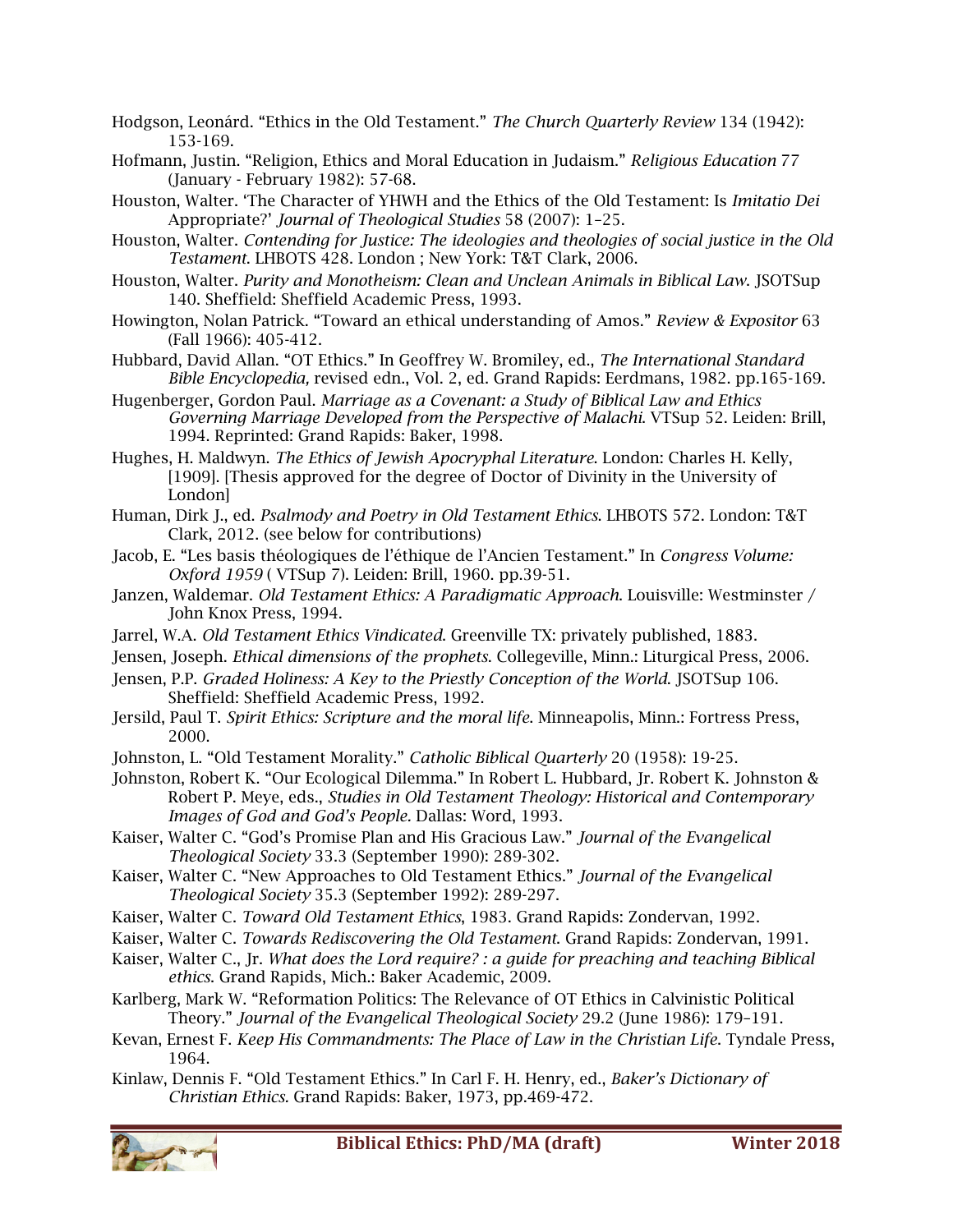- Klawans, Jonathan. "The Impurity of Immorality in Ancient Judaism." *Journal of Jewish Studies* 48 (1997): 1-16.
- Knierim, R. "The Problem of Ancient Israel's Prescriptive Legal Traditions." *Semeia* 45 (1989): 7- 27.
- Knight, Douglas A. "Introduction: Ethics, Ancient Israel, and the Hebrew Bible." *Semeia* 66 (1994): 1-8.
- Knight, Douglas A. "Jeremiah and the Dimensions of the Moral Life." In James L. Crenshaw & Samuel Sandmel, eds., *The Divine Helmsman: Studies on God's Control of Human Events*. New York: Ktav, 1980, pp. 87-103.
- Knight, Douglas A. "Moral Values and Literary Traditions: The Case of the Succession Narrative (2 Samuel 9-20; 1 Kings 1-2)." *Semeia* 34 (1985): 7-23.
- Knight, Douglas A. "Old Testament Ethics." *Christian Century* 100 (20 January 1982): 55-59.
- Kornfeld, Walter "Old Testament Ethics." In Karl Rahner, ed., *Sacramentum Mundi*. New York: Herder and Herder, 1969.
- Kurz, William S. "Genesis and Abortion: An Exegetical test of a Biblical Warrant in Ethics." *Theological Studies* 47.4 (December 1986): 668-680.
- Lalleman, Hetty. *Celebrating the Law? Rethinking Old Testament Ethics*. Milton Keynes: Paternoster, 2004.
- Lalleman-de Winkel, Hetty. *Van Levensbelang: De Relevantie van de Oudtestamentische Ethiek*. Zoetermeer: Boekencentrum, 1999.
- Lehmann, Paul Louis. *The Decalogue and a human future : the meaning of the commandments for making and keeping human life human*. Grand Rapids, Mich.: W.B. Eerdmans Pub. Co., 1995.
- Lehmann, Paul. "The Commandments and the Common Life." *Interpretation* 34 (October 1980): 341–55.
- Levinson, Bernard M., Eckart Otto, and Walter Dietrich. *Recht und Ethik im Alten Testament : Beiträge des Symposiums "Das Alte Testament und die Kultur der Moderne" anlässlich des 100. Geburtstags Gerhard von Rads (1901-1971). Heidelberg, 18.-21. Okt. 2001*. Altes Testament und Moderne 13. Münster: LIT Verlag, 2004.
- Levinson, Bernhard M. *The Hermeneutics of Innovation: The Impact of Centralization upon the Structure, Sequence, and Reformulation of Legal Material in Deuteronomy.* Ann Arbor: University Microfilms International, 1991.
- Lind, Millard. *The sound of sheer silence and the killing state: the death penalty and the Bible*. 1st ed. Studies in peace and scripture series ; . Telford, Pa.: Cascadia Pub. House, 2004.
- Mafico, Temba L.J. "Ethics: Old Testament." In David Noel Freedman, ed., *Anchor Bible Dictionary*, Vol. 2. New York: Doubleday, 1992, pp.645-652.
- Malchow, Bruce V. *Social Justice in the Hebrew Bible: What Is New and What Is Old.* Minnesota: The Liturgical Press, 1996.
- Martens, Elmer H. "The Problem of Old Testament Ethics." *Direction* 6 (1977): 23-37.
- McConville, J. Gordon. *Law and Theology in Deuteronomy*. JSOTSup 33. Sheffield: JSOT Press, 1984.
- McKeating, Henry."Sanctions against Adultery in Ancient Israelite Society, with Some Reflections on Methodology in the Study of Old Testament Ethics." *Journal for the Study of the Old Testament* 11 (1979): 57-72.
- McKeating, Henry. "Old Testament Ethics." In James F. Childress & John Macquarrie, eds., *The Westminster Dictionary of Christian Ethics*. Philadelphia: Westminster, 1986, pp.433-437.
- Mein, Andrew. *Ezekiel and the Ethics of Exile*. Oxford Theological Monographs. Oxford: Oxford University Press, 2001.

Milgrom, Jacob. "The Biblical Diet Laws as an Ethical System." *Interpretation* 17 (1963): 288-301.

Miller, J. Gary. *Now Choose Life: Theology and Ethics in Deuteronomy*. New Studies in Biblical Theology. Downers Grove: InterVarsity, 1998.

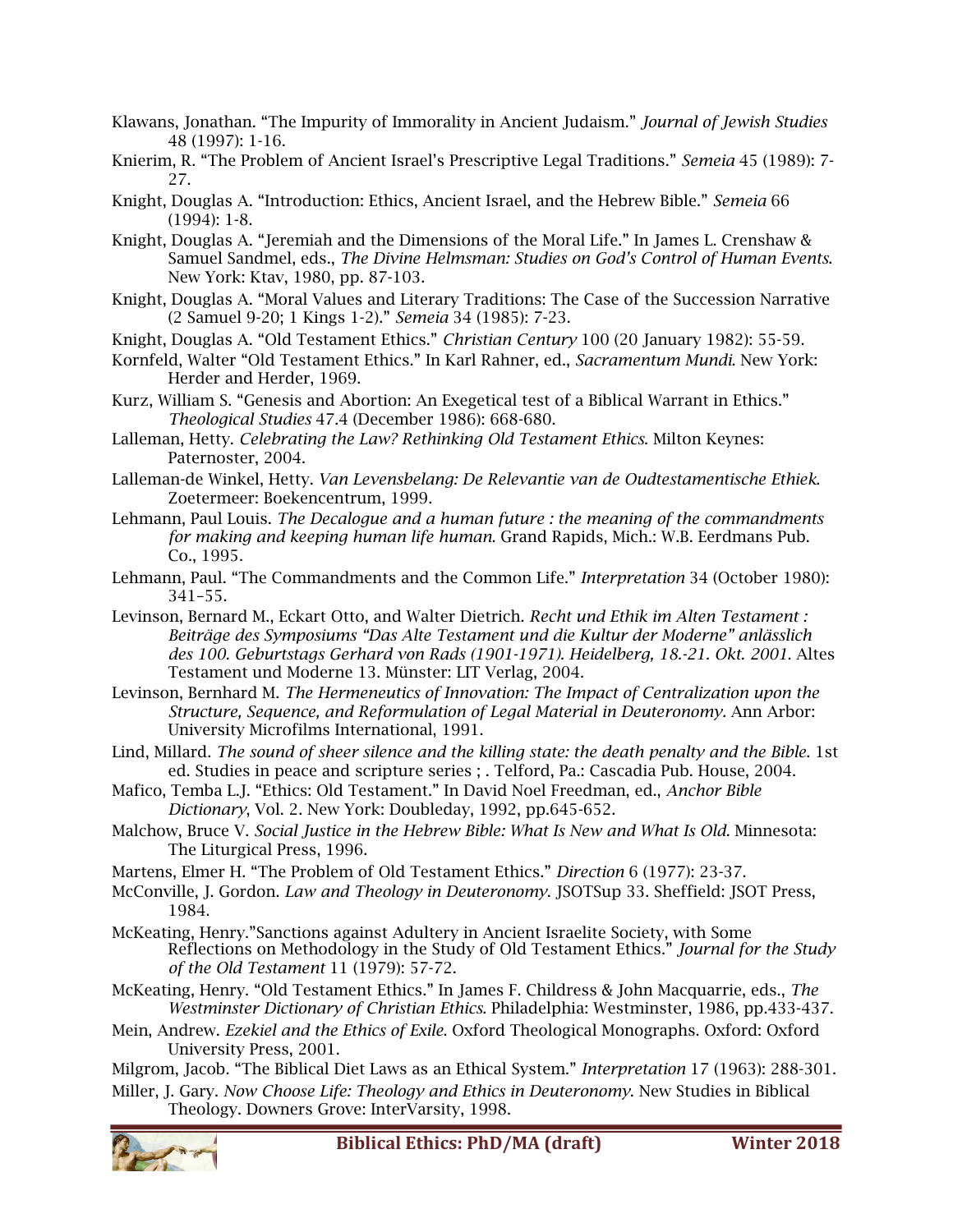- Miller, P. D., Jr. "The Place of the Decalogue in the Old Testament and Its Law." *Interpretation* 43 (1989): 229-242.
- Miller, Paul. "Moral Formation and the Book of Judges." *The Evangelical Quarterly* 75.2 (Apr.- June 2003): 99-115.
- Mills, Mary E. *Biblical Morality: Moral Perspectives in Old Testament Narratives*. Aldershot, Hants. and Burlington VT: Ashgate, 2001.
- Mitchell, Hinckley G. *The Ethics of the Old Testament*. Handbooks of Ethics and Religion. Chicago: University of Chicago Press, 1912.
- Muilenburg, James. "Old Testament Ethics." In John Macquarrie, ed., *Dictionary of Christian Ethics.* London: SCM Press Ltd., 1967, pp. 235-237.
- Muilenburg, James. *The Way of Israel: Biblical Faith and Ethics*. New York: Harper & Brothers; Routledge, 1961. Republished New York: Harper Torchbooks, 1965. pp.158.
- Neher, André. "Ethics: In the Bible." In *Encyclopaedia Judaica*, Vol. 6. Jerusalem: Keter Publishing House, 1972. pp. 932-943.
- Neville, Richard W. "A Reassessment of the Radical Nature of Job's Ethic in Job xxxi 13-15." *Vetus Testamentum* 53.2 (2003): 181-200.

Newman, Louis E. *An Introduction to Jewish Ethics*. Upper Saddle River, N.J.: Pearson Prentice Hall, 2005.

- Niditch, S. *War in the Hebrew Bible: A Study in the Ethics of Violence*. Oxford and New York: Oxford University Press, 1993.
- Nielsen, E. *The Ten Commandments in New Perspective: A Traditiohistorical Approach*. London: SCM, 1968. 0334016126. pp.176.
- Ollenburger, Ben C. "Response" (to E. Marten's "The Problem of Old Testament Ethics") *Direction* 6 (1977): 35-37.
- Ollenburger, Ben C. "Seeing the Truth: Proverbial Wisdom and Christian Ethics." *Direction* 9 (April 1980): 23-31.
- Oosthuizen, Martin J. "The Deuteronomic Code as a Resource for Christian Ethics." *Journal of Theology for Southern Africa* 96 (1996): 44- 58.
- Oßwald, Eva. "Hiob 31 im Rahmen der alttestamentlichen Ethik." In J. Rogge & S. Schille, eds., *Theologische Versuche*, Vol. 2. Berlin: Evangelische Verlangsanstalt. pp.9-26.
- Otto, Eckart. "Forschungsgeschichte der Entwürfe einer Ethik im alten Testament." *Verkündigung und Forschung* (1991): 3-37.
- Otto, Eckart. "Of Aims and Methods in Hebrew Bible Ethics." *Semeia* 66 (1994): 161-172.
- Otto, Eckart. "Town and Rural Countryside in Ancient Israelite Law: Reception and Redaction in Cuneiform and Israelite Law." *Journal for the Study of the Old Testament* 57 (March 1993): 3-22.
- Otto, Eckart. *Theologische Ethik des Alten Testaments*. Theologische Wissenschaft 3,2. Stuttgart: Kohlhammer, 1994.
- Oyen, Hendrik van. *Ethik des Alten Testaments*. Geschichte der Ethik. Gütersloh: Gütersloher Verlagshaus G. Mohn, 1967.
- Parry, Robin. "Greeks Bearing Gifts? Appropriating Nussbaum (Appropriating Aristotle) for a Christian Approach to Old Testament Narrative Ethics." *European Journal of Theology* 9 (2000): 61-73.
- Parry, Robin. *Old Testament Story and Christian Ethics: The Rape of Dinah as a Case Study*. Paternoster Biblical Monographs. Carlisle: Paternoster Press, 2005.
- Phillips, Anthony. *Ancient Israel's Criminal Law: A New Approach to the Decalogue.* Oxford: Blackwell / New York: Schocken, 1970.
- Porteous, Norman W. "The Basis of the Ethical Teachings of the Prophets." In H.H. Rowley, ed., *Studies in Old Testament Prophecy. Festschrift for T. H. Robinson.* Edinburgh, 1950. Reprinted: London / New York: Nelson, 1963. pp.143-156.

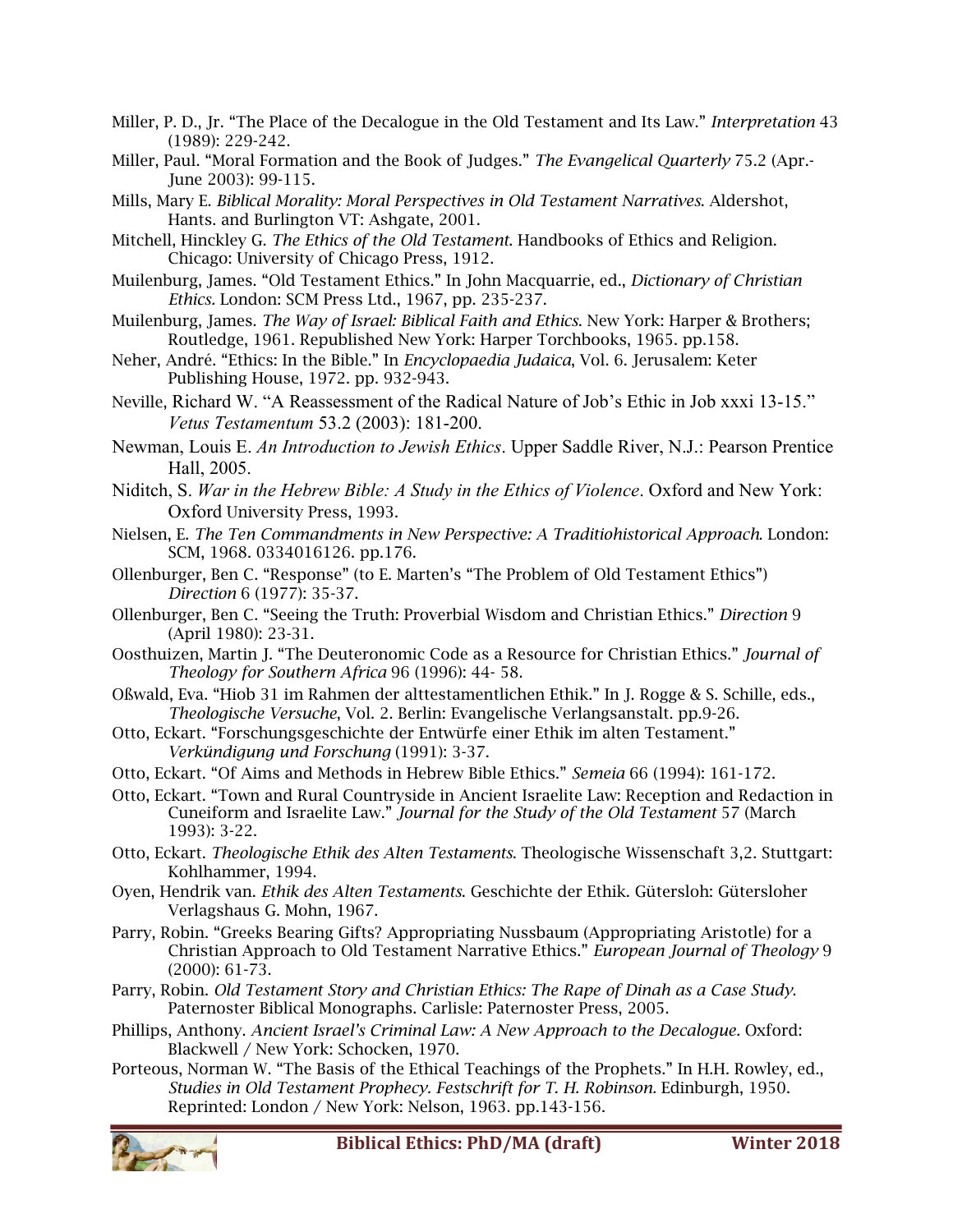Porteous, Norman W. "The Care of the Poor in the Old Testament." In *Living the Mystery: Collected Essays.* Oxford: Blackwell, 1967, pp.143-155.

- Porteous, Norman W."The Relevance of the Old Testament as the Rule of Life." In W.C. van Unnik & A.S. van der Woude, eds., *Studia Biblica et Semitica.* Vriezen Festschrift. Veenman, 1966. pp. 278-289.
- Porteous, Norman W. "Ritual and Righteousness: The Relation of Ethics to Religion in the Prophetic Literature." *Interpretation* (3 October 1949): 400-414.
- Powis Smith, J.M. *The Moral Life of the Hebrews*. Chicago: University of Chicago Press, 1923.
- Pressler, Carolyn. *The View of Women Found in the Deuteronomic Family Laws*. BZAW 216. Berlin: deGruyter, 1993.
- Rodd, Cyril S. "Ethics (Old Testament)." In R.J. Coggins & J. L. Houlden, eds., *A Dictionary of Biblical Interpretation*, 1990. London: SCM / Philadelphia: Trinity Press International, 2003, pp.208-210.
- Rodd, Cyril S. "The Use of the Old Testament in Christian Ethics." In C.S. Rodd, ed., *New Occasions Teach New Duties?: Christian Ethics for Today.* Edinburgh: T & T Clark, 1995., pp. 5-19.
- Rodd, Cyril S. *Glimpses of a Strange Land: Studies in Old Testament Ethics*. Edinburgh: T&T Clark, 2001.
- Rogerson, J. W. "The Old Testament and Social and Moral Questions." *The Modern Churchman*  25 (1982): 28-35.
- Rogerson, John W. "Using the Bible in the Debate about Abortion." In J. H. Channer, ed., *Abortion and the Sanctity of Human Life*. Carlisle: Paternoster, 1985.
- Rogerson, John W. and M. Daniel Carroll R., eds. *Theory and Practice in Old Testament Ethics: The Contribution of John Rogerson* (JSOTSup 405). London: T&T Clark, 2004.
- Rowe, Jonathan Y. *Michal's moral dilemma : a literary, anthropological and ethical interpretation*. LHBOTS. New York: T&T Clark, 2011.
- Rowley, H.H. "Moses and the Decalogue." *Bulletin of the John Rylands Library* 34 (1951): 81-118.
- Ryrie, Charles C. "Perspectives on Social Ethics: Part II: OT Perspectives on Social Ethics." *Bibliotheca Sacra* 134 (1977): 33-44, 114-122.
- Schluchter, Wolfgang. "Altisraelitische religiöse Ethik und okzidentaler Rationalismus." In W. Schlchter, ed., *Max Webers Studie über das antike Judentum: Interpretation un Kritik*. Frankfurt/Main: Suhrkamp, 1981, pp. 11-77.
- Schluter, M. and R. Clements. "Jubilee Institutional Norms: A Middle Way between Creation Ethics and Kingdom Ethics as the Basis for Christian Political Action." *Evangelical Quarterly* 62 (1990): 37-62.
- Schweid, Eliezer. "The Authority Principle in Biblical Morality." *Journal of Religious Ethics* 8 (Fall 1980): 180-203.
- Seibert, Eric A. *Disturbing Divine Behavior: Troubling Old Testament Images of God*. Minneapolis: Fortress, 2009.
- Shepherd, J.J. "Man's Morals and Israel's Religion." *Expository Times* 92 (1981): 171-174.
- Sleeper, C. Freeman. "Ethics As a Context for Biblical Interpretation." *Interpretation* (October, 1968): 443-60.
- Sleeper, C. Freeman. *The Bible and the moral life*. Louisville, Ky.: Westminster/John Knox Press, 1992.
- Sloane, Andrew. *At Home in a Strange Land: Using the Old Testament in Christian ethics*. Peabody, MA: Hendrickson, 2008.
- Smend, R. "Ethik III. Altes Testament." *Theologische Realenzyklopädie* 10: 423-435.
- Smith, J. M. Powis. *The Moral Life of the Hebrews*. Publications in religious education.
	- Handbooks of ethics and religion. Chicago: University Press, 1923. [Mills storage]

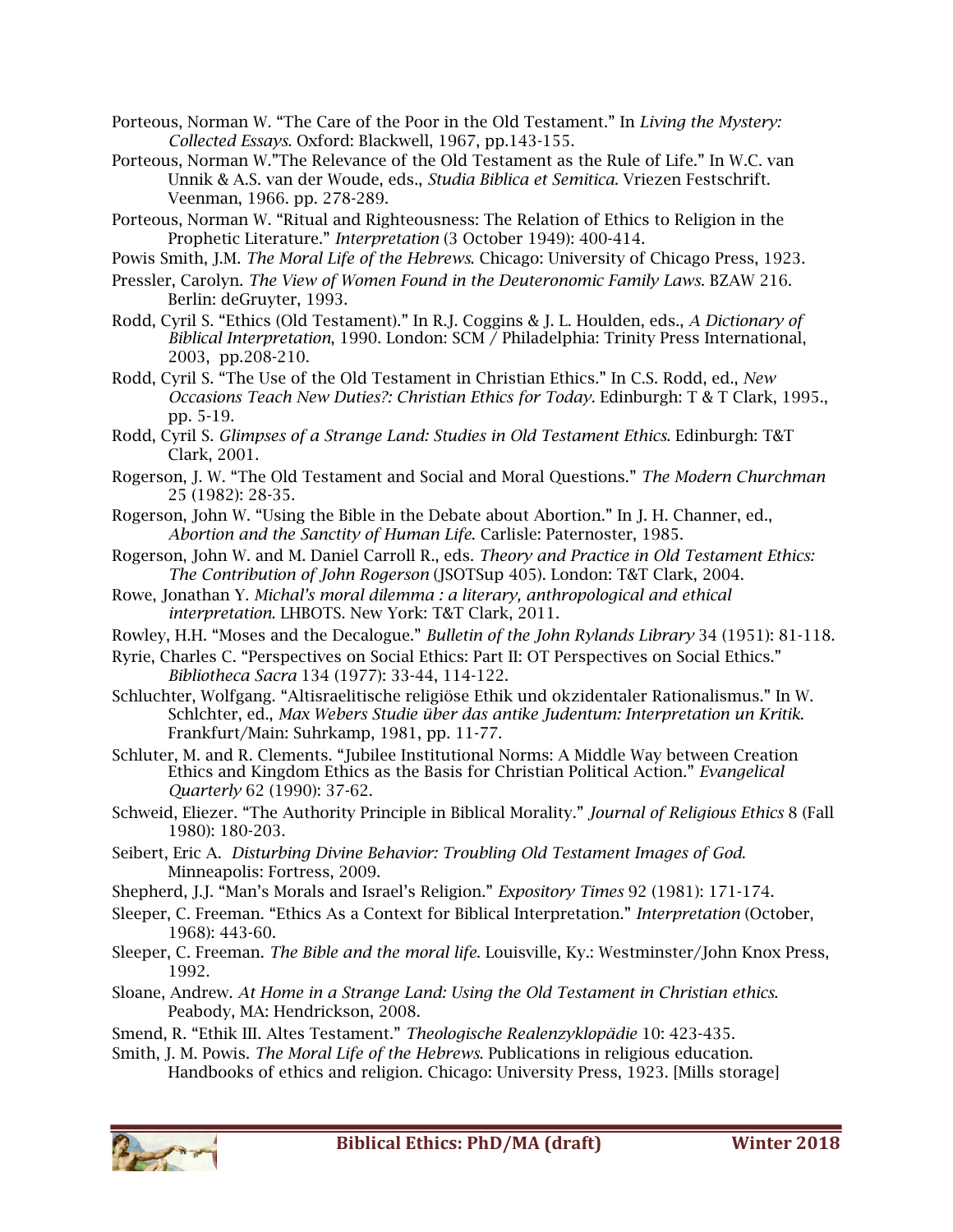- Smith, Neil G. "Family ethics in the Wisdom Literature." *Interpretation* 4.4 (October 1950): 453- 457.
- Smyth, Newman. *The Morality of the Old Testament*. London and New York: Cassell, 1886. [googlebooks]
- Sonsino, Rifat. *Motive Clauses in Hebrew Law*. Chico: Scholars Press, 1980.
- Spero, Shubert. *Morality, Halakha and the Jewish Tradition*. The Library of Jewish Law and Ethics, Vol. 9. New York: Ktav Publishing House, 1983.
- Stamm, J.J. and M. E. Andrews. *The Ten Commandments in Recent Research*. Studies in Biblical Theology, 2nd series 2. London: SCM / Naperville: Allenson, 1967.
- Stone, Lawson G. "Ethical and apologetic tendencies in the redaction of the book of Joshua." *Catholic Biblical Quarterly* 53 (January 1991): 25- 35.
- Walter C. Kaiser, Jr. "New Approaches to Old Testament Ethics." *JETS* 35 (1992): 289-97.
- Wenham, Gordon J. "Grace and Law in the Old Testament." Bruce Kaye & Gordon Wenham, eds., *Law, Morality and the Bible*. Downers Grove, IL: InterVarsity Press / Leicester: Inter-Varsity Press, 1978, pp.3-23.
- Wenham, Gordon J. "Law and the Legal System in the Old Testament." Bruce Kaye & Gordon Wenham, eds., *Law, Morality and the Bible*. Downers Grove, IL: InterVarsity Press / Leicester: Inter-Varsity Press, 1978. pp.24-52.
- Wenham, Gordon J. "The Gap Between Law and Ethics in the Bible." *Journal of Jewish Studies* 48 (Spring 1997): 17-29.
- Wenham, Gordon J. *Psalms as Torah: reading biblical song ethically*. Studies in theological interpretation. Grand Rapids, MI: Baker Academic, 2012.
- Wenham, Gordon J. *Story as Torah: Reading the Old Testament Ethically*. Old Testament Studies. Edinburgh: T&T Clark, 2000.
- Westbrook, Raymond. *Studies in Biblical and Cuneiform Law*. Paris: Gabalda, 1988.
- Wilson, Robert R. "Approaches to Old Testament Ethics." In Gene M. Tucker, David L. Petersen & Robert R. Wilson, eds., *Canon, Theology and Old Testament Interpretation: Essays in Honour of Brevard S. Childs.* Minneapolis: Fortress Press, 1988, pp.62-74. .
- Wilson, Robert R. "Ethics in Conflict: Sociological Aspects of Ancient Israelite Ethics." In Susan Niditch, ed., *Text and Tradition: The Hebrew Bible and Folklore.* Society of the Biblical Literature Seminar Papers. Atlanta: Scholars Press, 1990, pp. 193-205.
- Wilson, Robert R. "Sources and Methods in the Study of Ancient Israelite Ethics." *Semeia* 66 (1994): 55-63.
- Wittenberg, Gunther H. "The Significance of Land in the Old Testament." *Journal of Theology for Southern Africa* 77 (1991): 58-60.
- Wright, Christopher J. H. "Ethical Decisions in the Old Testament." *European Journal of Theology* 1 (1992): 123-140. Abridged in 1994. "Ethical Responses to God the Creator." *Evangelical Review of Theology* 18 (July): 214-221.
- Wright, Christopher J. H. "Ethics and the Old Testament." *Third Way* 1 (1977): 9-11. Reprinted 1978. *What Does the Lord Require: Reflections on the Old Testament Contribution to Christian Ethics.* Nottingham: Shaftesbury Project.
- Wright, Christopher J. H. "The Ethical Authority of the Old Testament: A Survey of Approaches." *Tyndale Bulletin* 43 (1992): 101-120, 203-231.
- Wright, Christopher J. H. "Old Testament Ethics: A Missiological Perspective." *Catalyst* 26.2 (2000).
- Wright, Christopher J. H. "The Ethical Relevance of Israel as a Society." *Transformation* 1.4 (1984): 11-21.
- Wright, Christopher J. H. "The Use of the Bible in Social Ethics." *Transformation* 1.1 (1984): 11- 20.
- Wright, Christopher J. H. *An eye for an eye: the place of Old Testament ethics today*. Downers Grove, Ill.: InterVarsity, 1983.

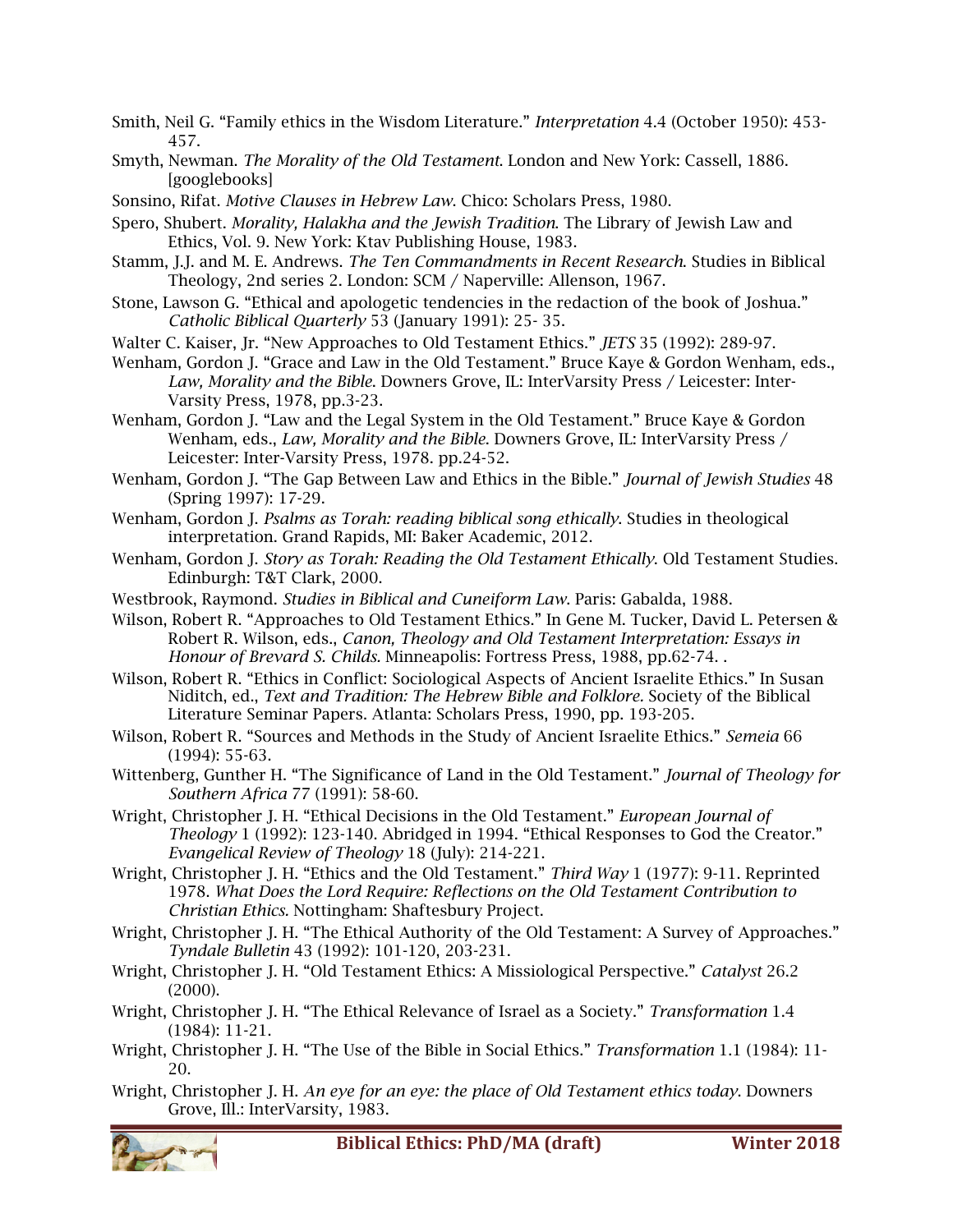- Wright, Christopher J. H. "Ethics." In Bill T. Arnold and H. G. M. Williamson, ed.. *Dictionary of the Old Testament: Historical Books.* Downers Grove, IL: IVP Academic, 2005, 259-68.
- Wright, Christopher J. H. *God's People in God's Land.* Grand Rapids: Eerdmans / Carlisle: Paternoster, 1990. Reprinted as part of the Biblical and Theological Classics Library. Carlisle: Paternoster, 1997.
- Wright, Christopher J. H. *Living as the People of God.* Leicester: Inter- Varsity Press. = *An Eye for an Eye: The Place of Old Testament Ethics Today*. Downers Grove, IL: InterVarsity Press, 1983.
- Wright, Christopher J. H. *Old Testament Ethics for the People of God*. Leicester: Inter-Varsity Press, 2004.
- Wright, Christopher J. H. *Walking in the Ways of the Lord: The Ethical Authority of the Old Testament*. Downers Grove, Ill.: InterVarsity, 1995.
- Wright, Christopher J.H. "Biblical Ethics: A Survey of the Last Decade." *Themelios* 18 (January 1993): 15-19.
- Wright, Christopher. "Old Testament Ethics." Pages 48-55 in *New Dictionary of Christian Ethics and Pastoral Theology.* Edited by David John Atkinson. Downers Grove, Ill.: InterVarsity Press, 1995.
- Wright, David F. "The Ethical Use of the Old Testament in Luther and Calvin: A Comparison." *Scottish Journal of Theology* 36 (1983): 463- 485.
- Wright, David P. "Unclean and Clean (OT)." In *Anchor Bible Dictionary* Vol. 6. pp.729-741.
- Ziegler, Philip Gordon, and Michelle J. Bartel. *Explorations in Christian theology and ethics : essays in conversation with Paul L. Lehmann*. Aldershot, Hants, England; Burlington, VT: Ashgate, 2009.
- Zlotnik, H. *Dinah's Daughters: Gender and Judaism from the Hebrew Bible to Late Antiquity*. Philadelphia: University of Pennsylvania, 2001.

### *Interpretation* 24 (1970): 419-511

- Ramsey, Paul. "The Biblical Norm of Righteousness." *Interpretation* 24 (1970): 419-29.
- Gustafson, James. "The Place of Scripture in Christian Ethics: A Methodological Study," *Interpretation* 24 (1970): 430-55.
- Keck, Leander E., and James E. Sellers. "Theological Ethics in an American Crisis: A Case Study." *Interpretation* 24 (1970): 456-81.
- Riemann, Paul A. "Am I My Brother's Keeper?" *Interpretation* 24 (1970): 482-91.
- Towner, W. Sibley. "On Calling People 'Prophets' in 1970." *Interpretation* 24 (1970): 492- 509.
- Mayes, James L. "Editorial." *Interpretation* 24 (1970): 510-11

### *Interpretation* 34.4 (1980): 339-410

- Mayes, James L. "Editorial: Holy Scripture and Ethics." *Interpretation* 34 (1980): 339-40. Lehmann, Paul. "The Commandments and the Common Life." *Interpretation* 34 (1980): 341-55.
- Hauwerwas, Stanley. "The Moral Authority of Scripture: The Politics and Ethics of Remembering." *Interpretation* 34 (1980): 356-70.
- Childress, James. "Scripture and Ethics: Some Reflections on the Role of Scripture in Moral Deliberation and Justification." *Interpretation* 34 (1980): 371-380.

Outka, Gene. "On Harming Others." *Interpretation* 34 (1980): 381-93.

Human, Dirk J., ed. *Psalmody and Poetry in Old Testament Ethics*. LHBOTS 572. London: T&T Clark, 2012.

Ch. 1: Otto, Eckart. "Hebrew Ethics in Old Testament Scholarship"